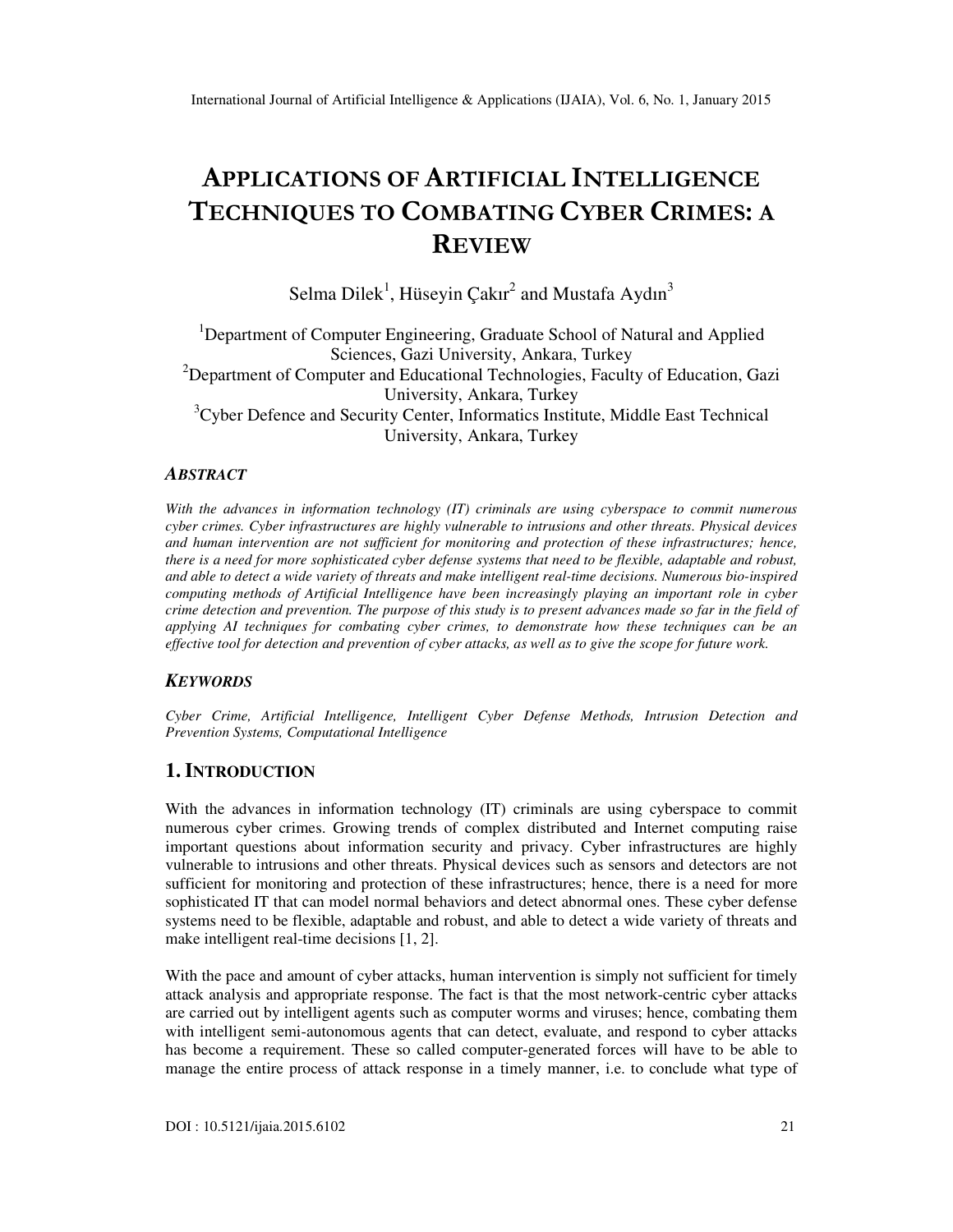attack is occurring, what the targets are and what is the appropriate response, as well as how to prioritize and prevent secondary attacks [3].

Furthermore, cyber intrusions are not localized. They are a global menace that poses threat to any computer system in the world at a growing rate. There were times when only educated specialist could commit cyber crimes, but today with the expansion of the Internet, almost anyone has access to the knowledge and tools for committing these crimes. Conventional fixed algorithms (hard-wired logic on decision making level) have become ineffective against combating dynamically evolving cyber attacks. This is why we need innovative approaches such as applying methods of Artificial Intelligence (AI) that provide flexibility and learning capability to software which will assist humans in fighting cyber crimes [4, 5]

AI offers this and various other possibilities. Numerous nature-inspired computing methods of AI (such as Computational Intelligence, Neural Networks, Intelligent Agents, Artificial Immune Systems, Machine Learning, Data Mining, Pattern Recognition, Fuzzy Logic, Heuristics, etc.) have been increasingly playing an important role in cyber crime detection and prevention. AI enables us to design autonomic computing solutions capable of adapting to their context of use, using the methods of self-management, self-tuning, self-configuration, self-diagnosis, and selfhealing. When it comes to the future of information security, AI techniques seem very promising area of research that focuses on improving the security measures for cyber space [2, 6, 7].

The purpose of this study is to present advances made so far in the field of applying AI techniques for combating cyber crimes, to demonstrate how these techniques can be an effective tool for detection and prevention of cyber attacks, as well as to give the scope for future work.

## **2. CYBER CRIMES: DEFINITION, ISSUES**

The rapid development of computing technology and internet had a lot of positive impact and brought many conveniences in our lives. However, it also caused issues that are difficult to manage such as emergence of new types of crimes. For instance, common crimes such as theft and fraud attained new form of "Cyber Crimes" through information technology. Moreover, as this technology continues to evolve, criminal cases change correspondingly. Every day we are faced with increasing number and variety of cyber crimes, since this technology presents an easy way for criminals to achieve their goals. Furthermore, information technology facilitates globalization of these crimes by erasing country borders and making it much harder to monitor, detect, prevent or capture cyber criminals [8, 9, 10].

Information technology is increasingly being both targeted and used as a tool for committing crimes. Electronic devices and other high-tech products enable criminals to commit cheap and easy crimes. Computers, phones, Internet and all other information systems developed for the benefit of humanity are susceptible to criminal activity. Crimes that target information technology systems typically target e-mail accounts, bank accounts, computers, servers, websites, personal data, and digital records of private and public institutions. These crimes are also known as "Digital Crimes", "Computer Crimes", "Crimes of Information Technologies", "Network Crimes" or "Internet Crimes". Cyber crimes consist of offenses such as computer intrusions, misuse of intellectual property rights, economic espionage, online extortion, international money laundering, non-delivery of goods or services and a growing list of other offenses facilitated by Internet [8, 10, 11].

Although "cyber crime" has become a common phrase today, it is difficult to define it precisely. Most of the existing definitions were developed experimentally. Gordon and Ford (2006) define cyber crime as: "any crime that is facilitated or committed using a computer, network, or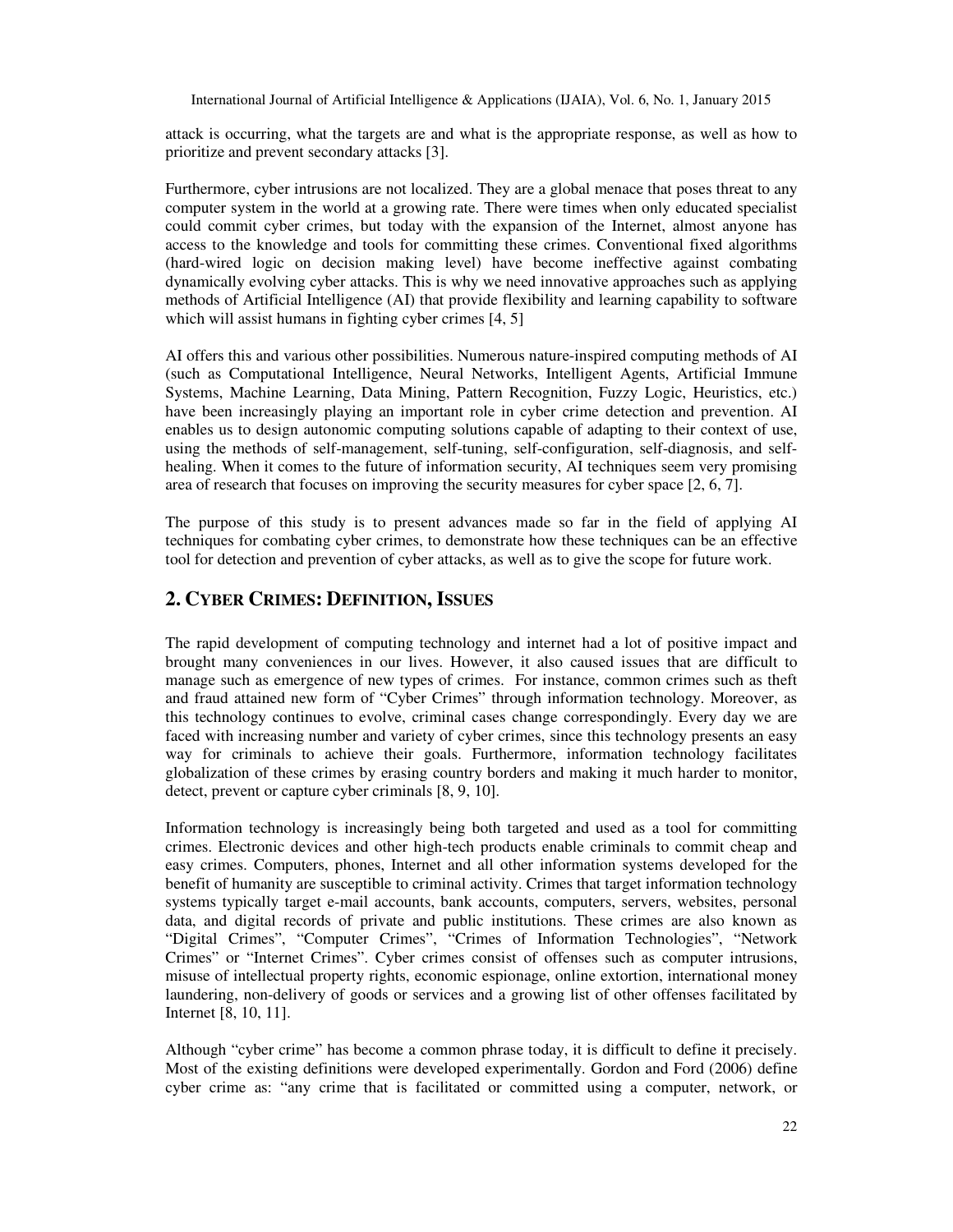hardware device" where "computer or device may be the agent of the crime, the facilitator of the crime, or the target of the crime" [12]. Dictionary.com defines cyber crime as "criminal activity or a crime that involves the Internet, a computer system, or computer technology" [13]. Fisher and Lab (2010) defined cyber crime as "crime that occurs when computers or computer networks are involved as tool, locations, or targets of crime" [14].

Every day the amount of digital data stored and processed on computers and other computing systems increases exponentially, with people communicating, sharing, working, shopping, and socializing using computers and Internet. Language and country barriers have disappeared and virtual world has become more populated than ever. The concept of crime is present when dealing with people, therefore cyber space has not stayed isolated from the concepts of crime and criminals either [11]. Brenner (2010) argues that "most of the cyber crime we see today simply represents the migration of real-world crime to cyberspace which becomes the tool criminals use to commit old crimes in new ways." [15].

#### **3. ARTIFICIAL INTELLIGENCE AND INTRUSION DETECTION**

AI (also called machine intelligence in the beginning) emerged as a research discipline at the Summer Research Project of Dartmouth College in July 1956. AI can be described in two ways: (i) as a science that aims to discover the essence of intelligence and develop intelligent machines; or (ii) as a science of finding methods for solving complex problems that cannot be solved without applying some intelligence (e.g. making right decisions based on large amounts of data). In the application of AI to cyber defense, we are more interested in the second definition. Research interest in AI include ways to make machines (computers) simulate intelligent human behavior such as thinking, learning, reasoning, planning, etc. [5, 7, 16].

The general problem of simulating intelligence has been simplified to specific sub-problems which have certain characteristics or capabilities that an intelligent system should exhibit. The following characteristics have received the most attention [17, 18, 19]:

- a) Deduction, reasoning, problem solving (embodied agents, neural networks, statistical approaches to AI);
- b) Knowledge representation (ontologies);
- c) Planning (multi-agent planning and cooperation);
- d) Learning (machine learning);
- e) Natural Language Processing (information retrieval text mining, machine translation);
- f) Motion and Manipulation (navigation, localization, mapping, motion planning);
- g) Perception (speech recognition, facial, recognition, object recognition);
- h) Social Intelligence (empathy simulation);
- i) Creativity (artificial intuition, artificial imagination); and
- j) General Intelligence (Strong AI).

Classic AI approaches focus on individual human behavior, knowledge representation and inference methods. Distributed Artificial Intelligence (DAI), on the other hand, focuses on social behavior, i.e. cooperation, interaction and knowledge-sharing among different units (agents). The process of finding a solution in distributed resolution problems relies on sharing knowledge about the problem and cooperation among agents. It was from these concepts that the idea of intelligent multi-agent technology emerged. An agent is an autonomous cognitive entity which understands its environment, i.e. it can work by itself and it has an internal decision-making system that acts globally around other agents. In multi-agent systems, a group of mobile autonomous agents cooperate in a coordinated and intelligent manner in order to solve a specific problem or classes of problems. They are somewhat capable of comprehending their environment, making decisions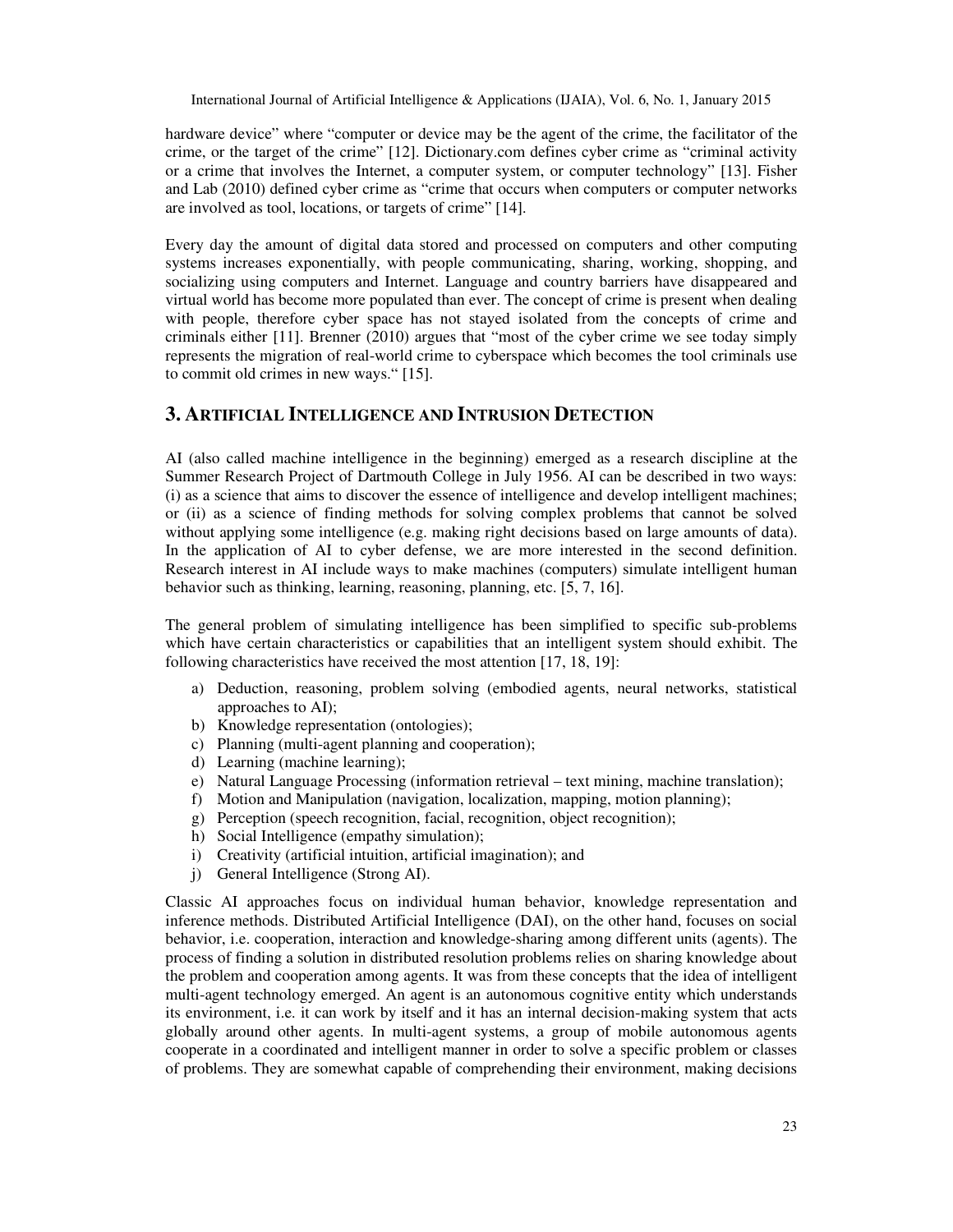and communicating with other agents [4]. Multi-agent technology has many applications, but this study will only discuss applications to defense against cyber intrusions (See Section 4.2).

Intelligent agents systems are just a part of a much larger AI approach called Computational Intelligence (CI). CI includes several other nature-inspired techniques such as neural networks, fuzzy logic, evolutionary computation, swarm intelligence, machine learning and artificial immune systems. These techniques provide flexible decision making mechanisms for dynamic environments such as cyber-security applications. When we say 'nature-inspired', it means that there is a growing interest in the field of computing technologies to mimic biological systems (such as biological immune system) and their remarkable abilities to learn, memorize, recognize, classify and process information. Artificial immune systems (AISs) are an example of such technology [2].

AISs are computational models inspired by biological immune systems which are adaptable to changing environments and capable of continuous and dynamical learning. Immune systems are responsible for detection and dealing with intruders in living organisms. AISs are designed to mimic natural immune systems in applications for computer security in general, and intrusion detection systems (IDSs) in particular [20].

Genetic algorithms are yet another example of an AI technique, i.e. machine learning approach founded on the theory of evolutionary computation, which imitate the process of natural selection. They provide robust, adaptive, and optimal solutions even for complex computing problems. They can be used for generating rules for classification of security attacks and making specific rules for different security attacks in IDSs [21, 22].

Many methods for securing data over networks and the Internet have been developed (e.g. antivirus software, firewall, encryption, secure protocols, etc.); however, adversaries can always find new ways to attack network systems. An intrusion detection and prevention system (IDPS) (See Fig. 1) is software or a hardware device placed inside the network, which can detect possible intrusions and also attempt to prevent them. IDPSs provide four vital security functions: monitoring, detecting, analyzing, and responding to unauthorized activities [23, 24].



Figure 1. A typical IDPS [24].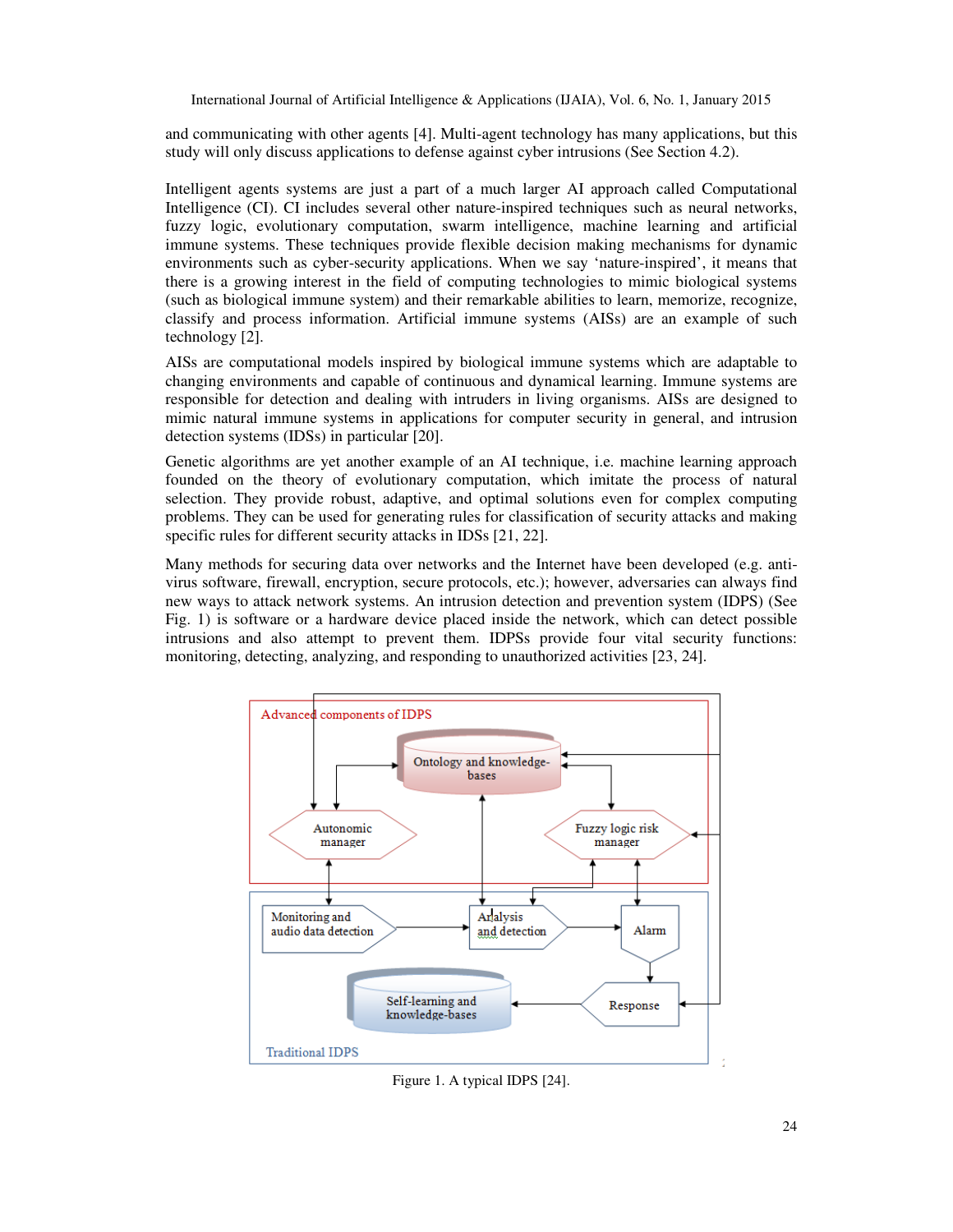Artificial Neural Networks (ANNs) consist of artificial neurons that can learn and solve problems when combined together. Neural networks that have ability to learn, process distributed information, self-organize and adapt, are applicable to solving problems that require considering conditionality, imprecision and ambiguity at the same time. When neural networks consist of a large number of artificial neurons, they can provide a functionality of massively parallel learning and decision-making with high speed, which makes them suitable for learning pattern recognition, classification, and selection of responses to attacks [5, 7].

### **3.1 Desired Characteristics of an IDPS**

An IDPS should have certain characteristic in order to be able to provide efficient security against serious attacks. Those characteristics include the following [25]:

- Real-time intrusion detection while the attack is in progress or immediately afterwards,
- False positive alarms must be minimized,
- Human supervision should be reduced to minimum, and continuous operation should be ensured,
- Recoverability from system crashes, either accidental or those resulting from attacks,
- Self-monitoring ability in order to detect attackers' attempts to change the system,
- Compliance to the security policies of the system that is being monitored, and
- Adaptability to system changes and user behavior over time.
- •

## **4. APPLICATIONS OF AI TO DEFENSE AGAINST CYBER CRIMES**

Available academic resources show that AI techniques already have numerous applications in combating cyber crimes. For instance, neural networks are being applied to intrusion detection and prevention, but there are also proposals for using neural networks in "Denial of Service (DoS) detection, computer worm detection, spam detection, zombie detection, malware classification and forensic investigations" [5]. AI techniques such as Heuristics, Data Mining, Neural Networks, and AISs, have also been applied to new-generation anti-virus technology [7]. Some IDSs use intelligent agent technology which is sometimes even combined with mobile agent technology. Mobile intelligent agents can travel among collection points to uncover suspicious cyber activity [2]. Wang et al. (2008) stated that the future of anti-virus detection technology is in application of Heuristic Technology which means "the knowledge and skills that use some methods to determine and intelligently analyze codes to detect the unknown virus by some rules while scanning" [7]. This section will briefly present related work and some existing applications of AI techniques to cyber defense.

#### **4.1. Artificial Neural Network Applications**

ANN is a computational mechanism that simulates structural and functional aspects of neural networks existing in biological nervous systems. They are ideal for situations that require prediction, classification or control in dynamic and complex computer environments [26].

Chen (2008) designed NeuroNet – a neural network system which collects and processes distributed information, coordinates the activities of core network devices, looks for irregularities, makes alerts and initiates countermeasures. Experiments showed that NeuroNet is effective against low-rate TCP-targeted distributed DoS attacks [27].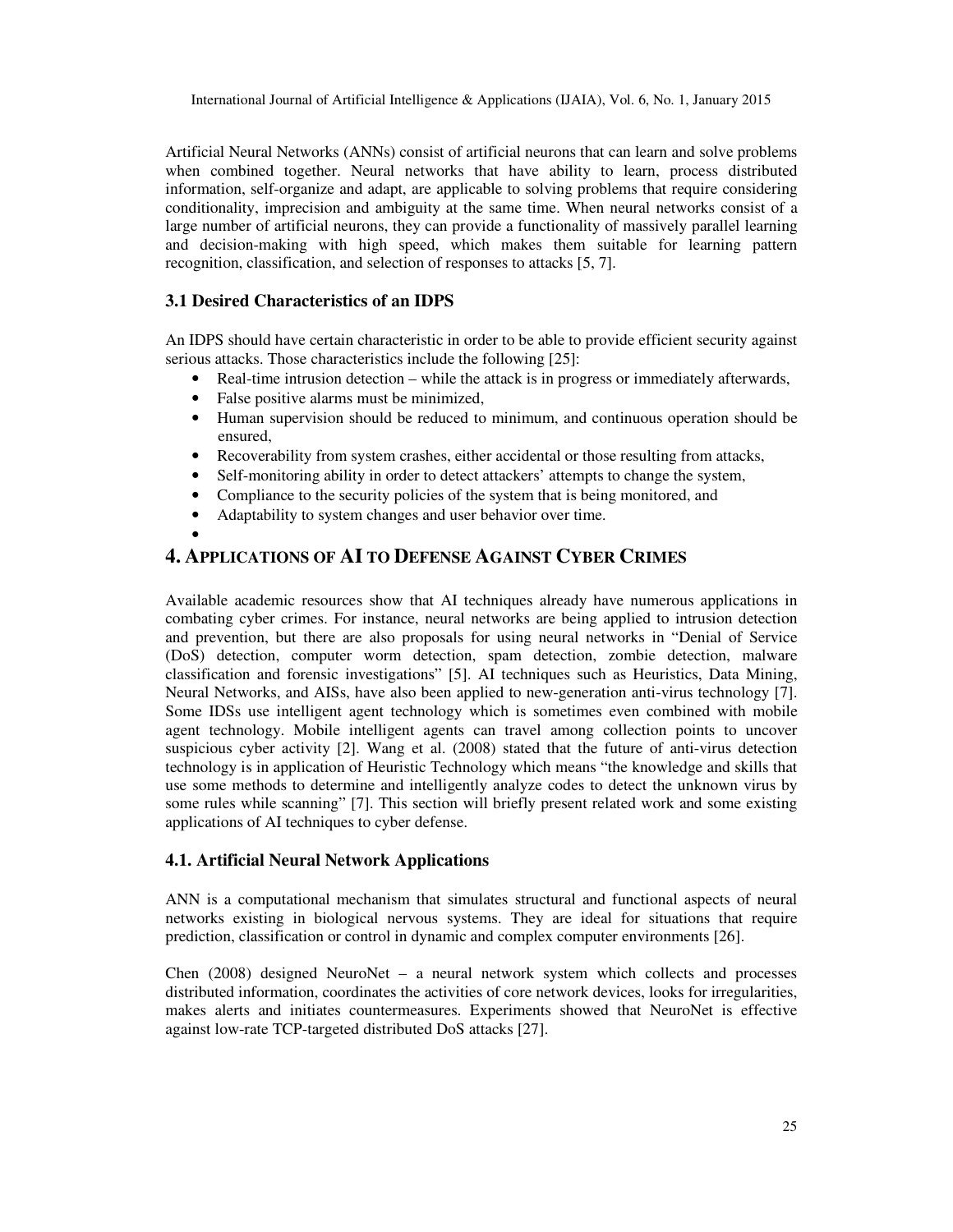Linda et al. (2009) presented the Intrusion Detection System using Neural Network based Modeling (IDS-NNM) which proved to be capable of detecting all intrusion attempts in the network communication without giving any false alerts [28].

Barika et al. (2009) presented a detailed architecture of a distributed IDS based on artificial neural network for enhanced intrusion detection in networks [29].

Itikhar et al. (2009) applied neural network approach to analyzing DoS attacks. Their experiments showed that their neural network approach detects DoS attacks with more accuracy and precision than other approaches [30].

Wu (2009) presented a hybrid method of rule-based processing and back-propagation neural networks for spam filtering. Their approach proved to be much more robust compared to other spam detection approaches that use keywords, because spamming behaviors frequently change [31].

Salvador et al. (2009) presented a novel approach for Zombie PCs detection based on neural networks. Experiments showed how their approach is computationally efficient, easy to deploy in real network scenarios and achieves good Zombie detection results [32].

Bitter et al. (2010) presented host-based and network-based intrusion detection systems with a special focus on systems that employ artificial neural networks to detect suspicious and potentially malicious traffic [26].

Al-Janabi and Saeed (2011) designed a neural network-based IDS that can promptly detect and classify various attacks [33].

Barman and Khataniar (2012) also studied the development of IDSs based on neural network systems. Their experiments showed that the system they proposed has intrusion detection rates similar to other available IDSs, however, it proved to be at least 20.5 times faster in detection of DoS attacks [34].

#### **4.2. Intelligent Agent Applications**

Intelligent agents are autonomous computer-generated forces that communicate with each other to share data and cooperate with each other in order to plan and implement appropriate responses in case of unexpected events. Their mobility and adaptability in the environments they are deployed in, as well as their collaborative nature, makes intelligent agent technology suitable for combating cyber attacks.

Rowe (2003) developed a "counterplan" system which can prevent particular cyber attack plans using multi-agent planning together with some novel inference methods [35].

Gou et al. (2006) designed MWDCM - a multi-agent system for computer worm detection and containment in metropolitan area networks, which automatically contains the propagation of worms that waste a lot of network bandwidth and cause router crashes. The experiments showed that their system effectively thwarts worm propagation even at the high worm infection rates [36]. Phillips et al. (2006) presented a distributed agent coalition system that preserves normal operation, implements operational and security strategy, handles unforeseen events, and protects against malicious insiders, errors and attacks in distributed electric power grids [37].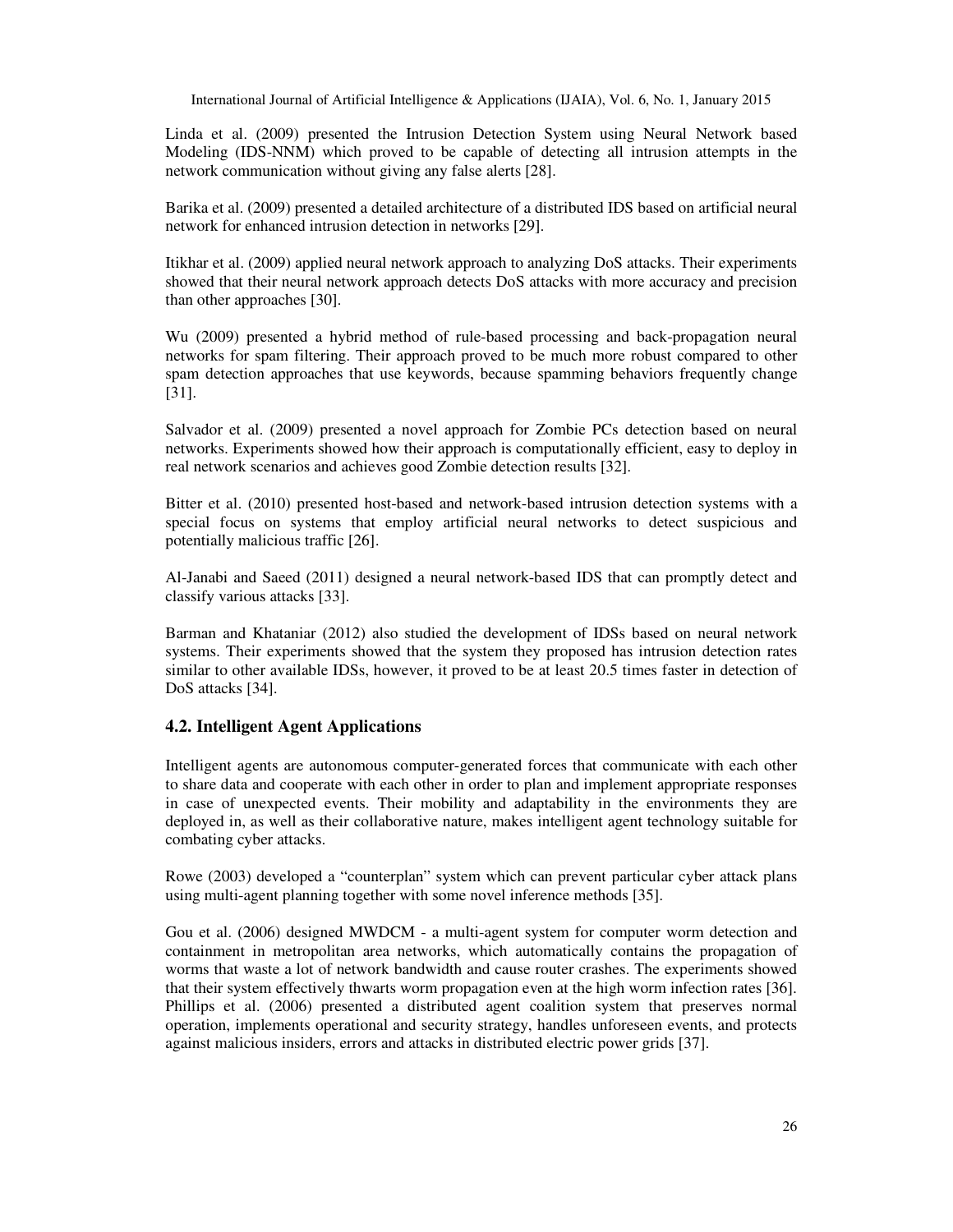Helano and Nogueira (2006) introduced a synthesis based mobile intelligent multi-agent system approach for combating cyber intrusions. They implemented their system in Prolog and applied it to combating DoS and distributed DoS attacks automatically and without human intervention [4]. Kotenko and Ulanov (2007) proposed a framework for adaptive and cooperative defense mechanisms against Internet attacks. Their approach is based on intelligent multi-agent modeling and simulation, where groups of intelligent agents interact and adjust their configuration and behavior according to the network condition and severity of attacks. They tested their approach on investigating distributed DoS attacks and defense mechanisms. The results showed that cooperation and ability to adapt in intelligent agent groups considerably raises defense effectiveness [38].

Herrero et al. (2007) presented a flexible and adaptable Mobile Visualization Connectionist agent-based IDS which system facilitates the intrusion detection in dynamic networks. In their approach, intelligent agents use artificial neural network to detect intrusions in a network [39]. Fu et al. (2007) presented an abstract model for anomaly detection in networks, inspired by biological immune system, which is based on multi-agent technology. They applied it to host and network layer in order to respond to intrusions and mitigate the damage and infection [40].

Edwards et al. (2007) researched the potential of intelligent agent technology for improving the operation and response of power grids, preventing known attacks and reducing or eliminating their consequences. They presented a MLSM – a Multi-Layered Security Model prototype that provides protection from invalid input and ability to detect and recover from unknown attack strategies (e.g. malicious input from the Internet or local disruption to the agents) [41].

Kotenko et al. (2010) studied multi-agent based approaches to the investigation and defense against botnets that are rapidly spreading across the Internet and being used to commit various cyber crimes such as performing vulnerability scans, distributed DoS attacks, and sending huge amounts of spam e-mails. They described the framework and implementation details of such systems [42].

Ye and Li (2010) presented an ad hoc network security architecture based on AIS using mobile intelligent multi-agents of two types: detection agents and counterattack agents. Their architecture, which improves security and protection of mobile ad hoc networks, combines the advantages of both AIS and intelligent agent technology and has traits of distribution, selfadaption, self-learning, and expandability [43].

Wei et al. (2010) proposed a theoretical layered approach for protecting power grid automation systems against cyber attacks which may come from either the Internet or internal networked sources. One of the components of their framework are security agents some of which are intelligent and have ability to detect intrusive events and activities within the controllers. The results obtained by testing a prototype of the proposed approach showed that their system is able to manage and mitigate some common vulnerability issues of power grid automation systems [44].

Doelitzscher et al. (2011) introduced SAaaS – a cloud incident detection system Security Audit as a Service. Their system is based on intelligent autonomous agents which are aware of underlying business flows of deployed cloud instances; thus providing flexibility and supported cross customer event monitoring of a cloud infrastructure [45].

Shosha et al. (2011) proposed a distributed IDS based on a community collaboration between multiple agents for detecting cyber intrusions in Supervisory Control and Data Acquisition (SCADA) networks. The proposed architecture also incorporates the SCADA network topology and connectivity constraints [46].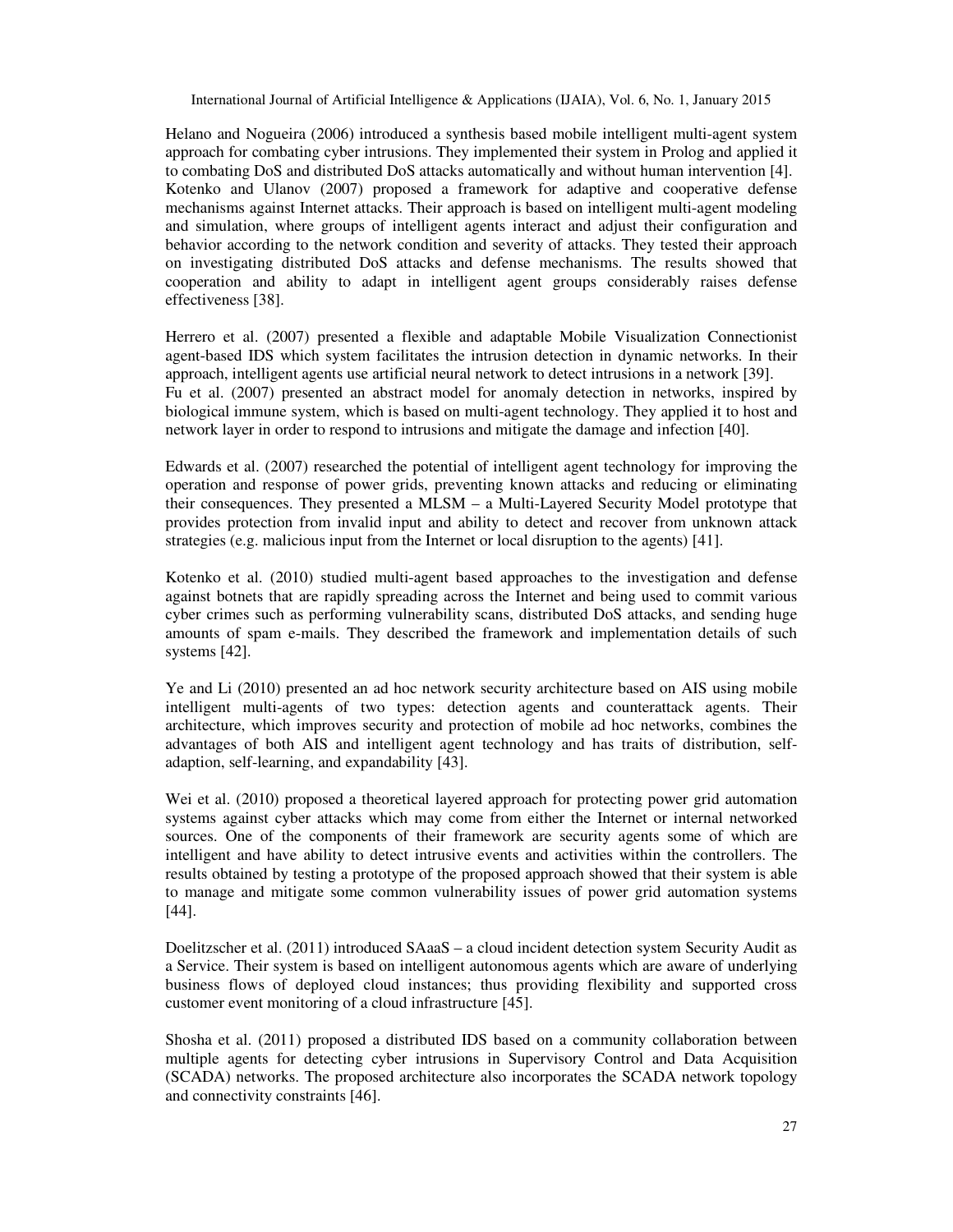Ionita and Ionita (2013) proposed a multi intelligent agent based approach for network intrusion detection using data mining [47].

#### **4.3. Artificial Immune System Applications**

AISs, just like the biological immune systems which they are based on, are employed to uphold stability in a changing environment. The immune-based intrusion detection comprises the evolution of immunocytes (self-tolerance, clone, variation, etc.) and antigens detection simultaneously. An immune system produces antibodies to resist pathogens and the intrusion intensity can be estimated by variation of the antibody concentration. Therefore, AISs play an important role in the cyber security research [48].

Sirisanyalak and Sornil (2007) presented an AIS-based e-mail feature extraction approach for spam detection. The performance evaluation results showed that the proposed method is much more efficient in spam detection than other existing systems, with very low false positive and false negative rates (0.91% and 1.95% respectively) [49].

Lebbe et al. (2007) analyzed various AIS models used in IDSs and introduced Danger Theory (DT) in AIS as a method for danger response in wireless mesh networks. For classification of network dangers they used Self-organizing Maps (SOMs) as classifiers. Their experiments validated their proposal of applying DT to security of wireless mesh networks [50].

Hong (2008) presented an AIS-based hybrid learning algorithm for anomaly detection in computer systems [20].

Gianini et al. (2009) proposed an extension of AIS model for computer system security to ambient intelligence domain. Their extended model can provide perceptual functions and detection capabilities with device intelligence (e.g. multimedia sensor system interpretation) [51]. EshghiShargh (2009) also studied the benefits of AI in general, and AISs in particular, for improving IDSs by investigating different IDS designs based on AISs. The results showed how AIS approach to IDS design can be fruitful for future applications [52].

Chao and Tan (2009) proposed a novel virus detection system based on AIS. The experimental results showed that virus detection system they proposed has a "strong detection ability and good generalization performance" [53].

Danforth (2009) investigated the possibility of expanding AISs for classification of web server attacks, which could help system administrator with a warning about the severity of the attack and assist in mitigation of direct attacks [54].

Mohamed and Abdullah (2009) presented an AIS-based security framework for securing mobile ad hoc networks, which is scalable, robust, and has traits of distributability, second response and self-recovery. Their architecture resolved some limitations found in the previous related studies such as scalability and bandwidth conservation [55].

Qiang and Yiqian (2010) proposed an AIS-based network security situation assessment model which can make real-time and quantitative security situation assessment of the system, and provide support required to make real-time adjustments of the defense measures. Theoretical analysis and experiments showed the effectiveness of the model in real-time anomaly detection for network security [56].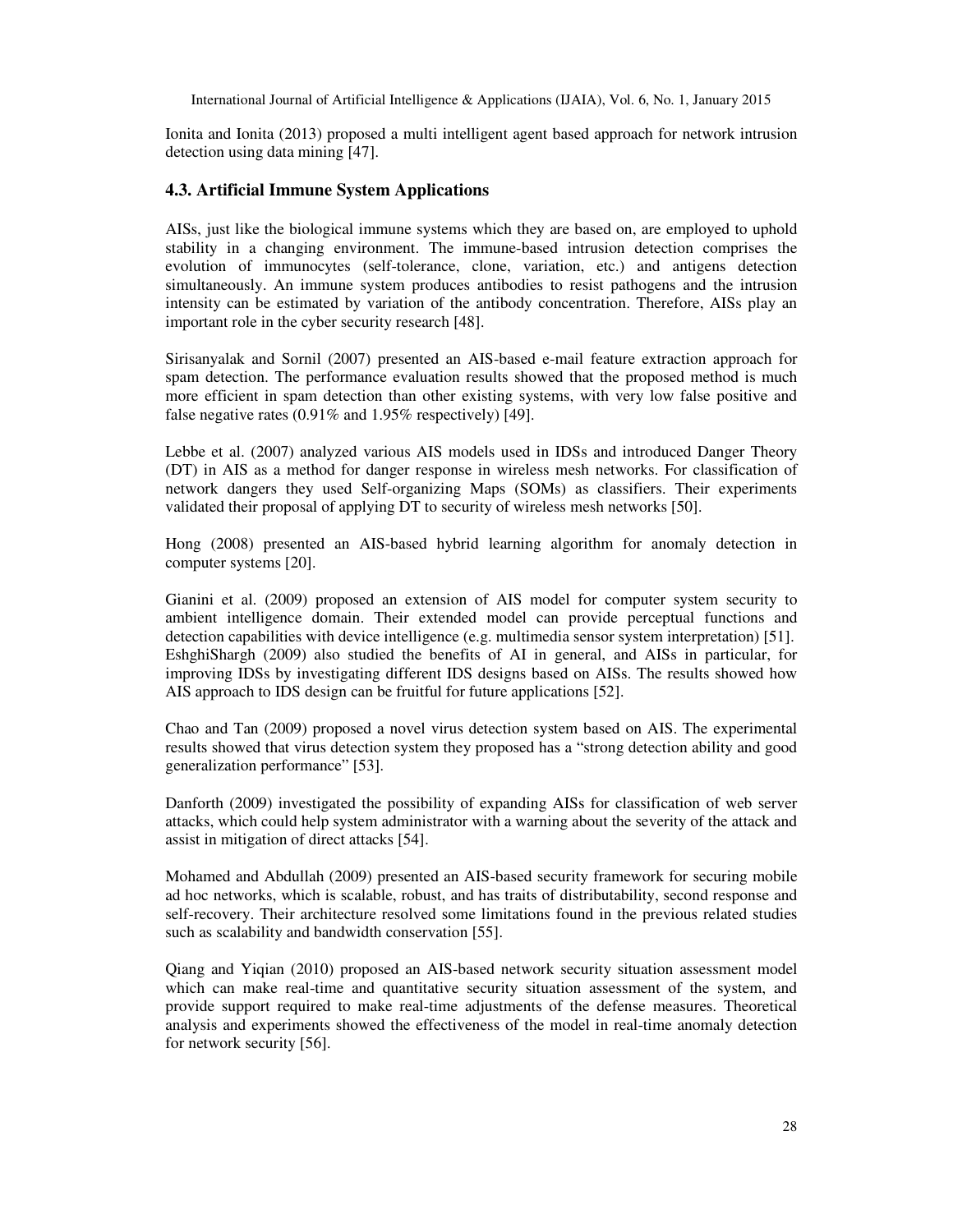Rui and Wanbo (2010) proposed an AIS-based self-learning intrusion response model which can recognize and classify unknown attacks. Their model has a dynamic response decision-making mechanism which can adjust the defensive tactics according to the changes in the environment and keep the system safe with the minimum cost. The experiments showed that their model has qualities such as self-adaptation, rationality, quantitative calculation, and that it provides efficient intrusion response [48].

Endy et al. (2010) used SOMs to visualize the topology of the data in order to perform cluster analysis of the textual documents related to cyber terrorism [57].

Yang et al. (2011) presented a network security evaluation model for quantitative analysis of the degree of intrusion danger level based on AIS theory, and demonstrated its advantages over traditional models for network security evaluation [58].

Liu et al. (2011) introduced an AIS-based intrusion detection mechanism into the Internet of Things (IoT) environment, which simulates self-adaptation and self-learning mechanisms via dynamic adaptation to the environment. The analysis of their proposal showed that their model provides a new effective intrusion detection for the Internet of Things [59].

Zhang et al. (2011) proposed SGDIDS – a new hierarchical Distributed Intrusion Detection System for improving cyber security of the Smart Grid. Their system consists of an intelligent module (among other modules) which uses AIS to detect and classify malicious data and possible cyber attacks. Simulation results showed that their system is applicable to identification of malicious network traffic and improving system security [60].

Ansari and Inamullah (2011) proposed an enhancement for the anomaly detection based on AIS and showed how their model improves AIS performance in applications such as anomaly detection, ensuring security, detecting errors and performing data mining in mobile ad hoc networks [61].

Fang et al. (2012) proposed an AIS for phishing detection through memory and mature detectors. The analysis showed that their system is unique and more flexible and adaptive than other existing phishing detection systems [62].

Mavee and Ehlers (2012) proposed IISGP – a new AIS-based model for Smart Grid protection. Basically, they aimed to design a bio-inspired AIS model for intrusion detection, access control and anomaly detection in critical infrastructures which are becoming increasingly dependent on cyber technology [63].

Kumar and Reddy (2014) developed a unique agent based intrusion detection system for wireless networks that collects information from various nodes and uses this information with an evolutionary AIS to detect and prevent the intrusion via bypassing or delaying the transmission over the intrusive paths. The experimental results showed that the system is well suited for intrusion detection and prevention in wireless networks [64].

#### **4.4. Genetic Algorithm and Fuzzy Sets Applications**

Kim et al. (2004) proposed a learning algorithm for anomaly detectors which can detect attacks using genetic algorithm. They applied their algorithm to an artificial computer security system and showed its effectiveness in intrusion detection [65].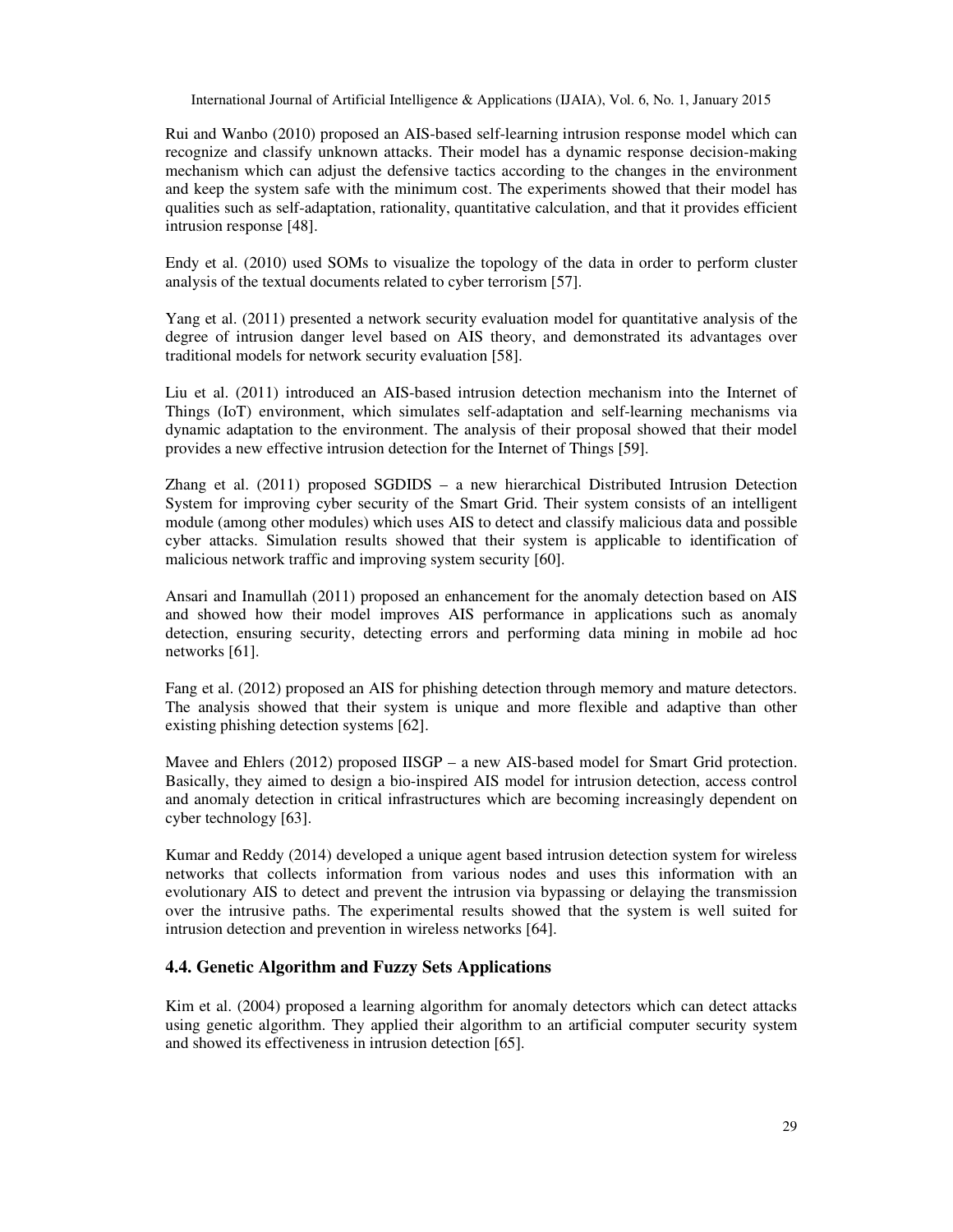Sekeh and Bin Maarof (2009) proposed a fuzzy host-based intrusion detection system that uses data mining technique and the services of the underlying operating system calls. The simulation results showed that the proposed system improves the performance, and decreases the size of the database, time complexity, and the rate of false alarms [66].

Mabu et al. (2011) described a novel fuzzy network intrusion detection method based on class-association-rule mining in genetic network programming. The proposed method is flexible and efficient for both misuse and anomaly detection in networks and it is capable of dealing with the mixed databases which contain both discrete and continuous attributes to mine important class-association rules needed for improved intrusion detection. The experiments and evaluation of the proposed method demonstrated that this approach provides competitively high detection rates in comparison with other machine-learning techniques [67].

Ojugo et al. (2012) presented GAIDS – a Genetic Algorithm Rule-Based Intrusion Detection System for improving system security, confidentiality, integrity and resource availability in networked settings. The proposed system uses a set of classification rules obtained from network audit data and the support-confidence framework, used as fitness function to evaluate the quality of each rule [68].

Hassan (2013) designed an IDS based on genetic algorithm and fuzzy logic for efficient detection of various intrusive activities within a network. The system is adaptable and cost-effective as it can update rules once new intrusive activities become known. The experiments and evaluations results showed that the proposed system achieved reasonable intrusion detection rate [69].

Jongsuebsuk et al. (2013) proposed a network IDS based on a fuzzy genetic algorithm. Fuzzy rules are used to classify network attack data, whereas genetic algorithm optimizes finding appropriate fuzzy rule in order to obtain the optimal solution. The evaluation results showed that the proposed IDS can detect network attacks in real-time (or within 2-3 seconds) upon the arrival of data arrives to the detection system with the detection rate of over 97.5% [70].

Chaudhary et al. (2014) developed an anomaly based fuzzy intrusion detection system to detect the packet dropping attacks in mobile ad hoc networks. The simulation results demonstrated that proposed system has the capability to detect the packet dropping attacks with high positive and low false positive rates under all speed levels of mobile nodes [71].

Benaicha et al. (2014) presented a network intrusion detection model based on Genetic Algorithm approach with an improved initial population and selection operator used to optimize the search of attack scenarios in audit files and provide the subset of potential attacks within realistic processing time. They employed genetic algorithm approach because it boosts the performance and reduces the false positive rate [72].

Padmadas et al. (2014) presented a layered genetic algorithm-based intrusion detection system for monitoring activities in a given environment to determine whether they are legitimate or malicious based on the available information resources, system integrity and confidentiality. The experimental results showed that the proposed system efficiently detect R2L attacks with 90% accuracy [73].

#### **4.5. Other AI Applications**

In this section we give examples of various other and hybrid applications.

Machado et al. (2005) presented a novel network intrusion detection model based on mobile intelligent agent technology and AISs. They also implemented their design and showed that it is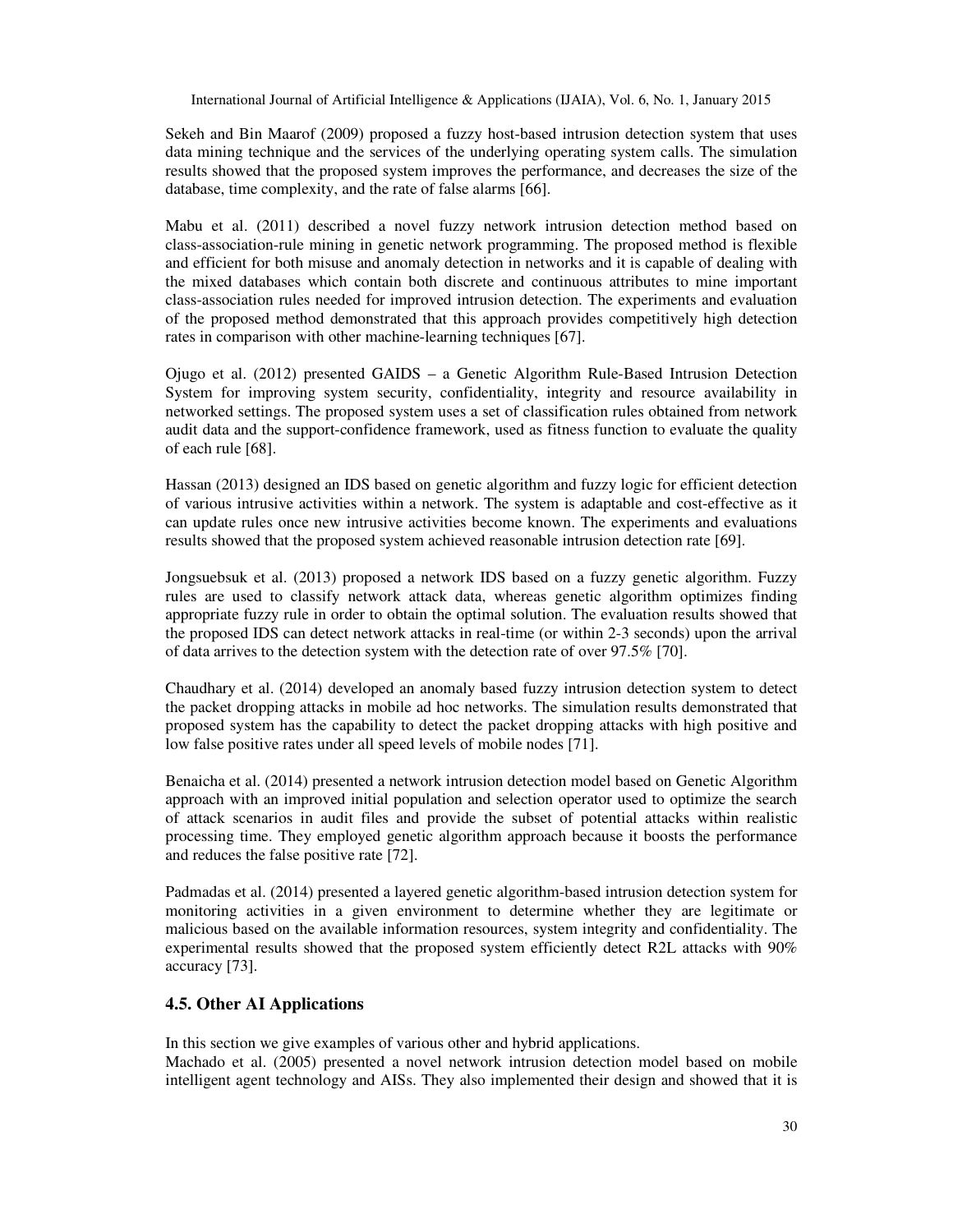capable of differentiating between various attacks, security violations, and several other security breaches. The experimental results showed that their model offers a significant upgrade compared to previous work in the field [74].

Pei and Song (2008) focused on improving the performance of intrusion detectors of IDSs, so they proposed a hybrid approach which uses the searching performance of immune algorithm to generate fuzzy-detectors. The experiments showed the great searching capability of immune algorithm. Results also showed that fuzzy detection rules reduce the frangibility of detectors and improve the detection precision [75].

Zhou (2009) proposed a method for merging AIS technique and neural networks to construct an intrusion detection model capable of both anomaly detection and misuse detection. Evaluation and experimental results showed high intrusion detection accuracy with low false alarm rate [76]. Golovko et al. (2010) also proposed using AISs and neural networks for attack detection in computer systems. They described principles and architecture of such an attack detection system [77].

Elsadig et al. (2010) described a novel approach for bio-inspired intrusion prevention and selfhealing system. They presented a novel AIS-based intrusion prevention system (IPS) which uses intelligent multi-agent system for non-linear classification method to identify the abnormality behavior and detect, prevent and heal harmful or dangerous events network system [78].

Zhou et al. (2011) presented an AIS-based IDS for combating virus with "virus". They implanted "virus" and cloned variation of "virus" into immune IDS based on e-learning in order to improve immunity of the system and eliminate invasion or attack behaviors [79].

Ou et al. (2011) proposed ABAIS - a multi-agent based AIS for IDSs with learning and memory capabilities. Immune response to malicious activity is activated by either computer host or security operating center. Experimental results showed that ABAIS can effectively detect malicious intrusions [80].

Meng (2011) researched the holistic intelligence of Neuro-Endocrine-Immune system and presented an artificial homeostasis security-coordination model. A prototype of the model was implemented for E-Government system. The study showed that artificial homeostasis model can integrate different security products to coordinate in intrusion detection, security management, and prevention of potential attacks or system security vulnerabilities [81].

Dove (2011) researched abnormal behavior detection and the limitations of looking only for known attack patterns in cyber domain and suggested that these issues can be addressed by having a model that engages in continuous learning and re-profiling of normal behavior and uses a sense-making hierarchy to reduce false positive rates. The architecture is based on process patterns inspired by biological immune system combined with hierarchical sense-making [82].

Jiang et al. (2011) proposed a bio-inspired host-based multilayered intrusion detection system using multiple detection engines and sequential pattern recognition. The results showed that their model efficiently classifies unknown behaviors and malicious attacks and that it can successfully identify the region where abnormalities are likely to occur with lower false positive rate compared to other existing schemes. They also argued that their study provides the basis for an intelligent and computationally simple real-time approach for detecting unknown malware and malicious attacks in large-scale complex networks [83].

Ferreira et al. (2011) presented an IDS based on the wavelet and ANN that is applied to the well know Knowledge Discovery and Data Mining KDD. Their experiment showed high intrusion detection rate [84].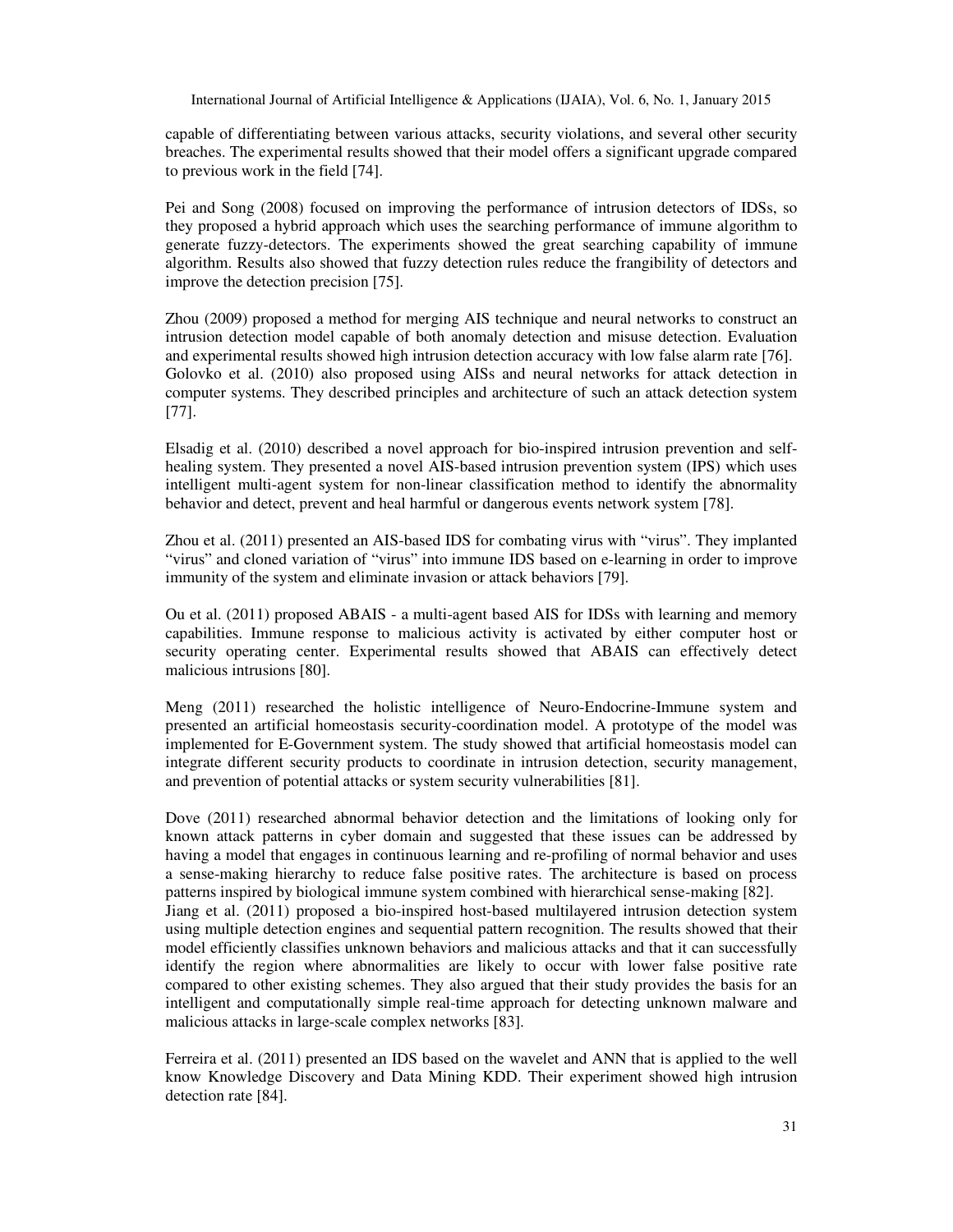Wattanapongsakorn et al. (2012) presented a simple network-based intrusion detection and prevention system (IDPS) which uses several machine learning algorithms to detect and classify network attacks. They tested it in an online network environment and the results showed that the proposed IDPS offers high detection rate for the main attack types (Probe and DoS) within a few seconds, and also automatically protects the computer network from the attacks. It also worked well for unknown types of network attacks [85].

Aziz et al. (2012) developed an AIS-inspired network intrusion detection system is which uses detectors generated by a genetic algorithm combined with deterministic-crowding niching technique. They achieved an overall average detection rate of 81.74% [86].

Patel et al. (2013) presented a state-of-the-art IDPSs with possible solutions to intrusion detection and prevention in cloud computing which is an attractive target for potential cyber attacks. They identified relevant requirements for an ideal cloud based IDPS: autonomic computing selfmanagement, ontology, risk management, and fuzzy theory [24].

Barani (2014) proposed GAAIS – a dynamic intrusion detection method for Mobile ad hoc Networks based on genetic algorithm and artificial AIS. GAAIS is self-adaptable to network topology changes. The performance of the proposed system was evaluated for detection of several types of routing attacks such as Flooding, Blackhole, Neighbor, Rushing, and Wormhole attacks. The experimental results demonstrated that it is more efficient when compared to similar approaches [87].

## **4.6. Advantages of AI Applications to IDPSs**

AI techniques introduce numerous advantages into intrusion detection and prevention (see Table 1).

Table 1. Advantages that some AI techniques bring to intrusion detection and prevention.

| <b>Technology</b>                                     | <b>Advantages</b>                                                                                                                                                                                                                                                                                                                                                                                                                                                             |
|-------------------------------------------------------|-------------------------------------------------------------------------------------------------------------------------------------------------------------------------------------------------------------------------------------------------------------------------------------------------------------------------------------------------------------------------------------------------------------------------------------------------------------------------------|
| <b>Artificial</b><br><b>Neural</b><br><b>Networks</b> | Parallelism in information processing;<br>Learning by example;<br>Nonlinearity – handling complex nonlinear functions;<br>Superiority over complex and perplexing differential equations;<br>Resilience to noise and incomplete data;<br>Versatility and flexibility with learning models;<br>Intuitiveness – as they are an abstraction of biological neural networks $[26]$ .                                                                                               |
| Intelligent<br><b>Agents</b>                          | Mobility;<br>Helpfulness – they always attempt to accomplish their tasks having<br>contradictory objectives;<br>Rationality – in achieving their objectives;<br>Adaptability – to the environment and user preferences;<br>Collaboration – awareness that a human user can make mistake and provide<br>uncertain or omit important information; thus, they should not accept<br>instructions without considerations and checking the inconsistencies with the<br>user $[4]$ . |
| Artificial<br>Immune<br><b>Systems</b>                | Dynamic structure;<br>Parallelism and distributed learning – using data network communications and<br>parallelism in detection and elimination tasks;<br>Self-adaptability and self-organizing – updating intrusion marks without<br>human involvement;                                                                                                                                                                                                                       |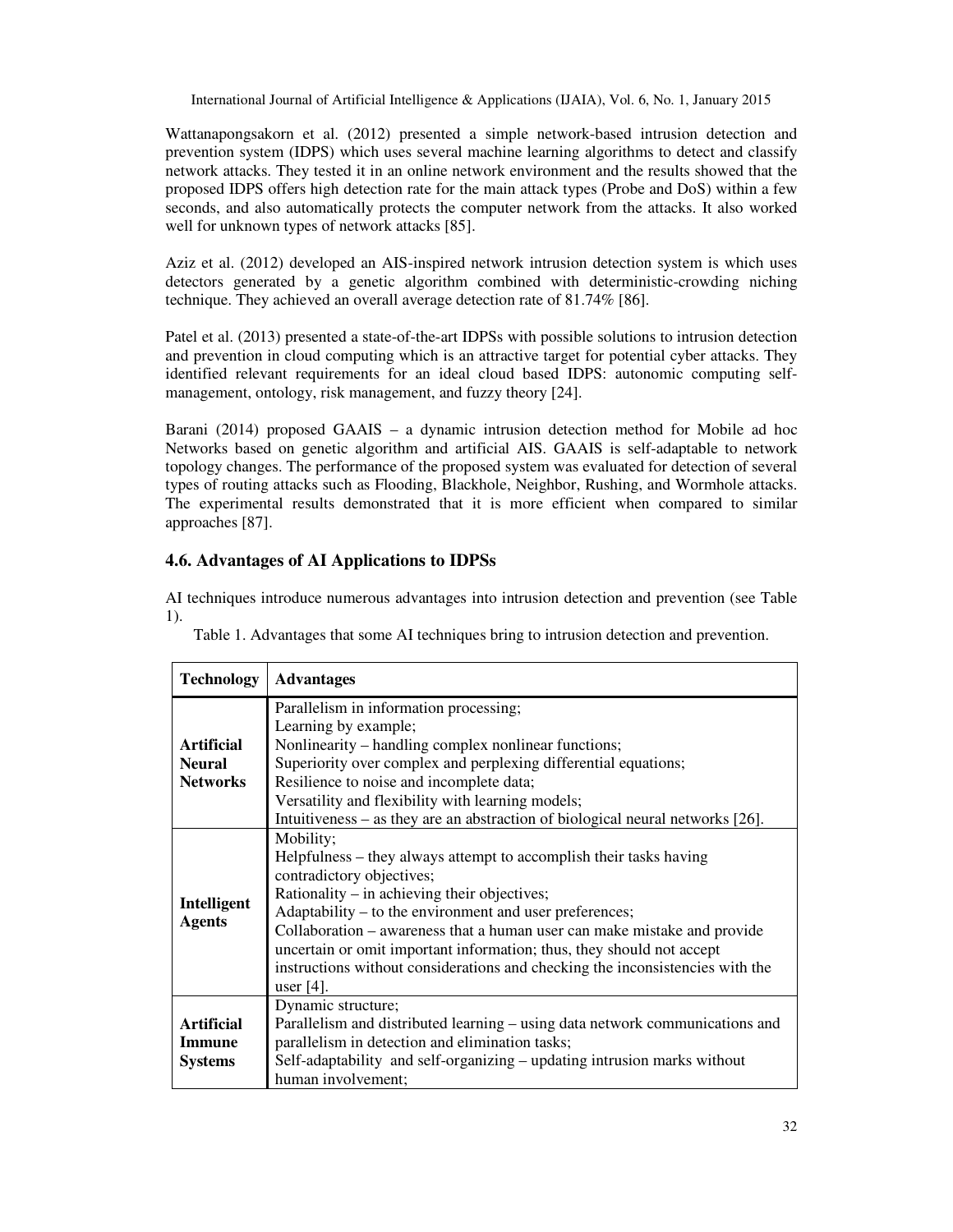|                   | Robustness:                                                                     |
|-------------------|---------------------------------------------------------------------------------|
|                   | Selective response – removing malicious activity by the best means available;   |
|                   | Diversity – each detector node generates a statistically unique set of non-self |
|                   | detectors;                                                                      |
|                   | Resource optimization;                                                          |
|                   | Multi-layered structure – attackers cannot succeed with their malicious         |
|                   | activities by circumventing only one layer, since multiple layers of different  |
|                   | structures are in charge of monitoring a single point.                          |
|                   | Disposability – not being dependent on a single component which can be easily   |
|                   | replaced by other components [52, 56, 88].                                      |
|                   | Robustness;                                                                     |
|                   | Adaptability to the environment;                                                |
| <b>Genetic</b>    | Optimization – providing optimal solutions even for complex computing           |
| <b>Algorithms</b> | problems;                                                                       |
|                   | Parallelism – allowing evaluation of multiple schemas at once;                  |
|                   | Flexible and robust global search [21, 86].                                     |
| <b>Fuzzy Sets</b> | Robustness of their interpolative reasoning mechanism;                          |
|                   | Interoperability – human-friendliness [89, 90].                                 |

## **5. LIMITATIONS OF CURRENT ANOMALY DETECTION/PREVENTION SYSTEMS**

Although anomaly detection systems offer the opportunity to detect previously unknown attacks, they have some important limitations that need to be tackled. The main issue is the difficulty of making a solid model of what acceptable behavior is and what an attack is; hence, they may give a high number of false positive alarms, which may be caused by atypical behavior that is actually normal and authorized, since normal behavior may easily and readily change. Other limitations include the following [25, 26, 29]:

- In order for the anomaly detection system to be able to characterize normal patterns and create a model of the normal behavior, wide-ranging training sets of the normal system activities are needed. Any change in the system's normal patterns must lead to necessary update of the knowledge base.
- If the detection and prevention system inaccurately classifies a legitimate activity as a malicious one, the results can be very unfortunate since it will attempt to stop the activity or change it.
- An intrusion detection system, no matter how efficient, may be disabled by attackers if they can learn how the system works.
- In heterogeneous environments there is also an issue of integrating information from different sites.
- Another problem involves supplying intrusion detection systems that will conform to legal regulations, security requirements and/or service-level agreements in real world.

## **6. SCOPE FOR FUTURE WORK**

Cyber security needs much more attention. Given human limitations and the fact that agents such as computer viruses and worms are intelligent, network-centric environments require intelligent cyber sensor agents (or computer-generated forces) which will detect, evaluate and respond to cyber attacks in a timely manner [3].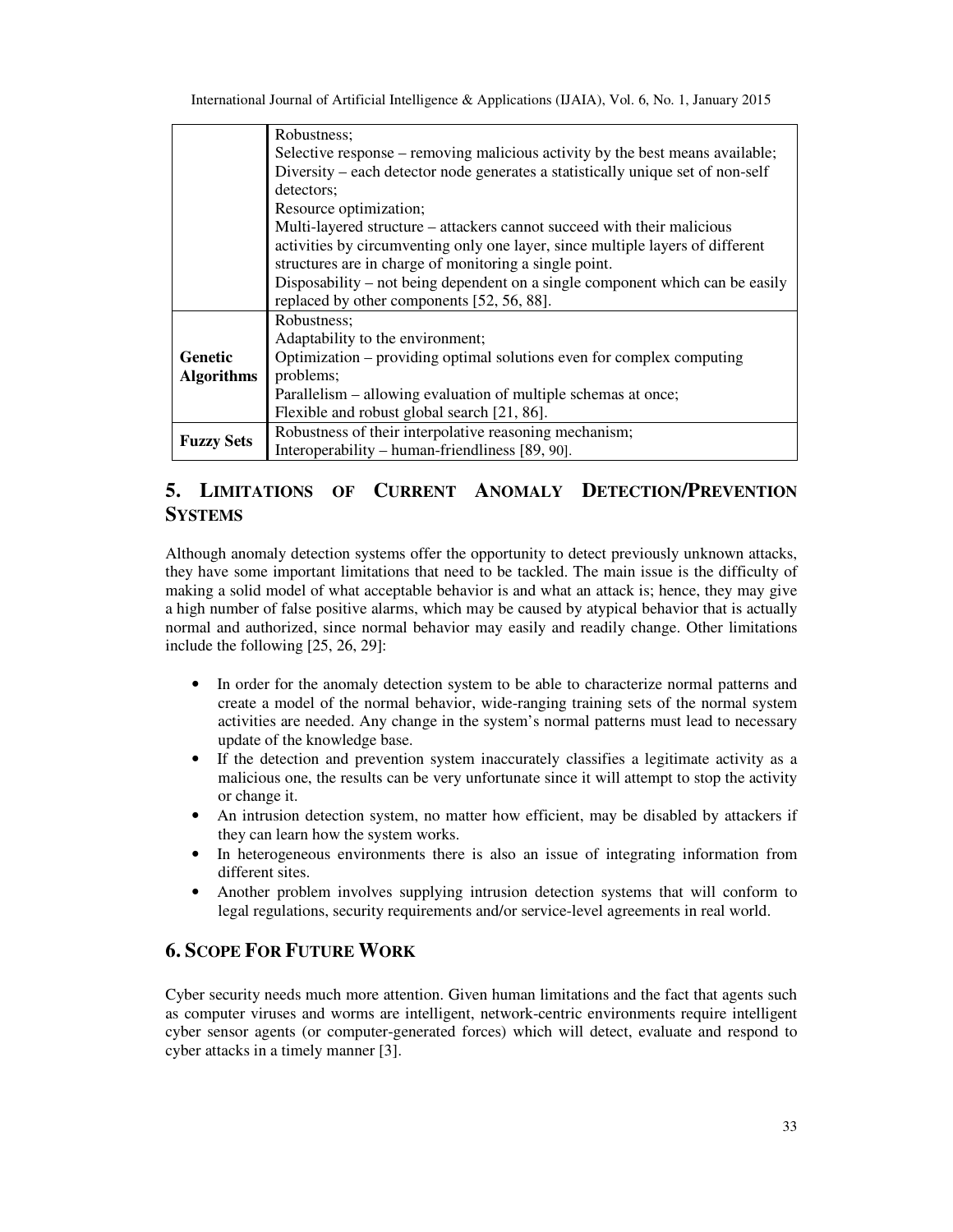Application of AI techniques in cyber defense will need planning and future research. One of the challenges is knowledge management in network-centric warfare, hence a promising area for research is introduction of modular and hierarchical knowledge architecture in the decision making software. Rapid situation assessment and decision superiority can only be guaranteed with automated knowledge management. It is also foreseeable that the grand goal of AI research – development of artificial general intelligence - can be reached in not so distant future which would lead to Singularity described as "the technological creation of smarter-than-human intelligence". Nevertheless, it is of crucial importance that we have the ability to use better AI technology in cyber defense than the one offenders possess [5].

Furthermore, a lot more research needs to be done before we are able to construct trustworthy, deployable intelligent agent systems that can manage distributed infrastructures. Future work must search for a theory of group utility function to allow groups of agents to make decisions [37].

For future work in enhancing IDPSs, unsupervised learning algorithms and new techniques will be considered together to create hybrid IDPS which will improve the performance of anomaly intrusion detection [85]. Moreover, combining all kinds of AI technologies will become the main development trend in the field of anti-virus technology [7].

Even though computational intelligence techniques have been widely used in the field of computer security and forensics, there are certain ethical and legal problems that arise as the technology rapidly expands. Some of these problems are privacy concerns or power issues on the ethical side or questions of due process on the legal side. A wide range of both ethical and legal questions come up in the light of the potential autonomy of this technology. Questions like "to what extent can an artificial neural network replace human judgment", "to what degree do we want to allow technology to take human roles" or "what legal precedent can be applied to machines" will need to be answered [91].

## **7. CONCLUSION**

The fast development of information technology had a lot of positive impact and brought many conveniences into our lives. However, it also caused issues that are difficult to manage such as the emergence of cyber crimes. As the technology continues to evolve, criminal cases change correspondingly. Every day we are faced with increasing number and variety of cyber crimes, since this technology presents an easy way for criminals to achieve their goals. Critical infrastructures are especially vulnerable.

Application of AI techniques are already being used to assist humans in fighting cyber crimes, as they provide flexibility and learning capabilities to IDPS software. It has become obvious wide knowledge usage in decision making process requires intelligent decision support in cyber defense which can be successfully achieved using AI methods.

Available academic resources show that AI techniques already have numerous applications in combating cyber crimes. This paper has briefly presented advances made so far in the field of applying AI techniques for combating cyber crimes, their current limitations and desired characteristics, as well as given the scope for future work.

### **REFERENCES**

[1] H. Chen, F. Y. Wang, (2005) "Guest Editors' Introduction: Artificial Intelligence for Homeland Security", IEEE intelligent systems, Vol. 20, No. 5, pp. 12–16.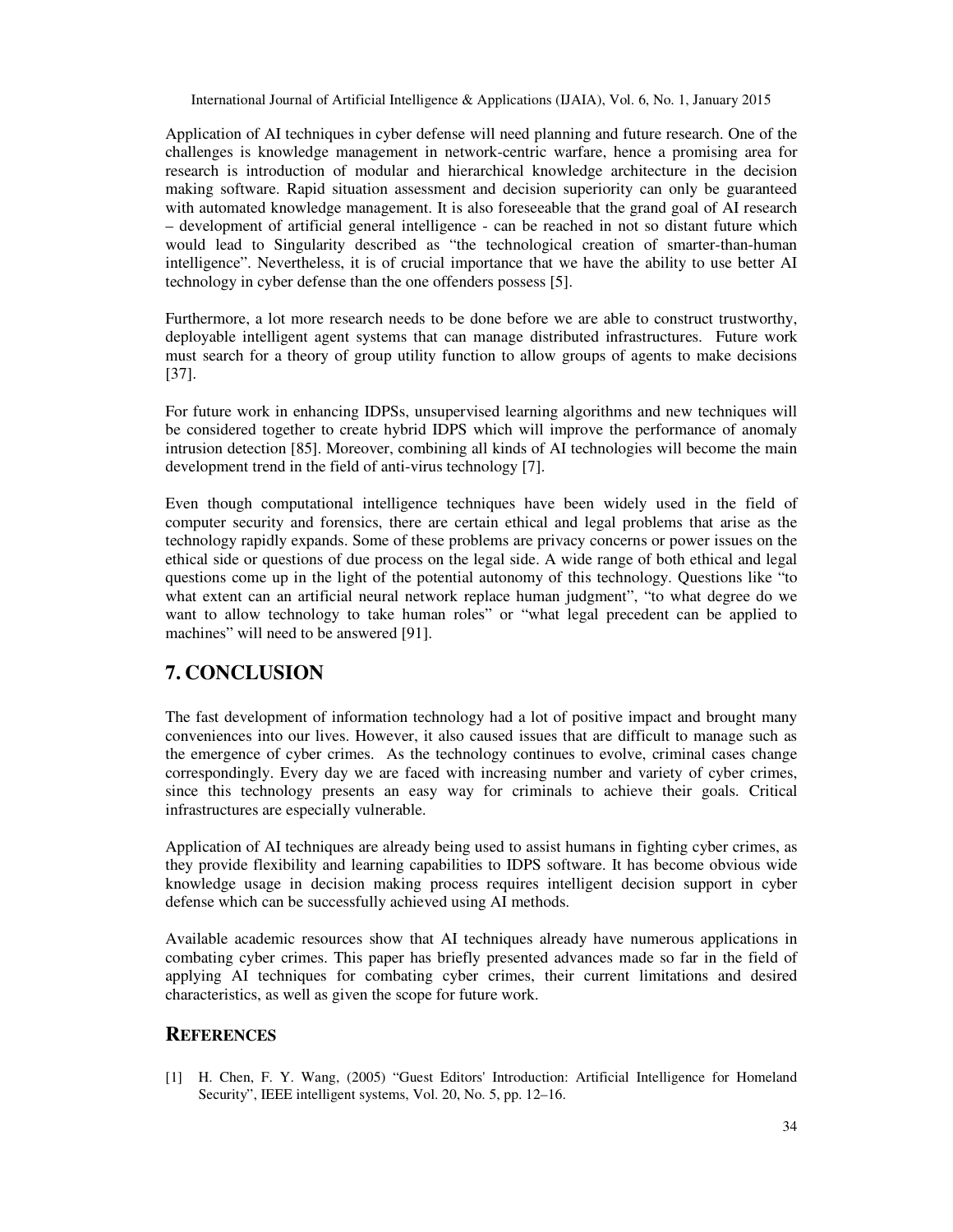- [2] D. Dasgupta, (2006) "Computational Intelligence in Cyber Security", IEEE International Conference on Computational Intelligence for Homeland Security and Personal Safety (CIHSPS 2006), pp. 2–3
- [3] M. R. Stytz, D. E. Lichtblau, S. B. Banks, (2005) "Toward using intelligent agents to detect, assess, and counter cyberattacks in a network-centric environment", Ft. Belvoir Defense Technical Information Center, 1. Edition, Alexandria, VA.
- [4] J. Helano, M. Nogueira, (2006) "Mobile Intelligent Agents to Fight Cyber Intrusions", the International Journal of Forensic Computer Science (IJoFCS), Vol. 1, pp. 28-32.
- [5] E. Tyugu, (2011) "Artificial intelligence in cyber defense", 3rd International Conference on Cyber Conflict (ICCC 2011), pp. 1–11.
- [6] A. Patel, M. Taghavi, K. Bakhtiyari, J. Celestino Júnior, (2012) "Taxonomy and Proposed Architecture of Intrusion Detection and Prevention Systems for Cloud Computing", Y. Xiang et al. (Eds.), Springer-Verlag Berlin Heidelberg, pp. 441 458.
- [7] X. B. Wang, G. Y. Yang, Y. C. Li, D. Liu, (2008) "Review on the application of Artificial Intelligence in Antivirus Detection System", IEEE Conference on Cybernetics and Intelligent Systems, pp. 506 509.
- [8] H. Çakir, E. Sert, (2011) "Bilişim Suçlari Ve Delillendirme Süreci", Örgütlü Suçlar ve Yeni Trendler. O. Ö. Demir, M. Sever, (Eds.), Uluslararası Terörizm ve Sınıraşan Suçlar Sempozyumu (UTSAS 2010) Seçilmiş Bildirileri, Ankara: Polis Akademisi Yayınları, Ankara, pp. 143.
- [9] N. Doğan, (2008) "Türkiye'de Bilişim Suçlarına Bakış", Popüler Bilim, Vol. 8, No. 3, pp. 14-17.
- [10] A. S. Poonia, A. Bhardwaj, G. S. Dangayach, (2011) "Cyber Crime: Practices and Policies for Its Prevention", The First International Conference on Interdisciplinary Research and Development, Special No. of the International Journal of the Computer, the Internet and Management, Vol. 19, No. SP1.
- [11] H. Dijle, N. Doğan, (2011) "Türkiye'de Bilişim Suçlarına Eğitimli İnsanların Bakışı", Bilişim Teknolojiler Dergisi, Vol. 4, No. 2.
- [12] S. Gordon, R. Ford, (2006) "On the definition and classification of cybercrime", Journal in Computer Virology, Vol. 2, No. 1, pp. 13 20.
- [13] http://dictionary.reference.com/browse/cybercrime,  $(24/11/2014)$
- [14] B. S. Fisher, S. P. Lab, (2010) Encyclopedia of Victimology and Crime Prevention, SAGE Publications, Vol. 1, pp. 251, USA.
- [15] S. W. Brenner, (2010) Cybercrime: Criminal Threats from Cyberspace, Greenwood publishing group, Library of Congress Cataloging-in-Publication Data, USA.
- [16] E. S. Brunette, R. C. Flemmer, C. L. Flemmer, (2009) "A review of artificial intelligence", Proceedings of the 4th International Conference on Autonomous Robots and Agents, pp. 385 392.
- [17] J. S. Russell, P. Norvig, (2003) Artificial Intelligence: A Modern Approach, 2nd edition, Upper Saddle River, Prentice Hall, New Jersey, USA.
- [18] G. Luger, W. Stubblefield, (2004) Artificial Intelligence: Structures and Strategies for Complex Problem Solving, 5th edition, Addison Wesley.
- [19] Artificial Intelligence, Wikipedia, http://en.wikipedia.org/wiki/Artificial\_intelligence, (24/11/2014)
- [20] L. Hong, (2008) "Artificial Immune System for Anomaly Detection", IEEE International Symposium on Knowledge Acquisition and Modeling Workshop, pp. 340 – 343.
- [21] N. A. Alrajeh, J. Lloret, (2013) "Intrusion Detection Systems Based on Artificial Intelligence Techniques in Wireless Sensor Networks," International Journal of Distributed Sensor Networks, Vol. 2013, Article ID 351047.
- [22] S. Shamshirband, N. B. Anuar, M. L. M. Kiah, A. Patel, (2013) "An appraisal and design of a multiagent system based cooperative wireless intrusion detection computational intelligence technique," Engineering Applications of Artificial Intelligence, Vo. 26, pp. 2105–2127.
- [23] K. P. Kaliyamurthie, R. M. Suresh, (2012) "Artificial Intelligence Technique Applied to Intrusion Detection", International Journal of Computer Science and Telecommunications, Vol. 3, No. 4, pp. 20 25.
- [24] A Patel, M. Taghavi, K. Bakhtiyari, J. Celestino Junior, (2013) "An intrusion detection and prevention system in cloud computing: A systematic review", Journal of Network and Computer Applications, Elsevier, Vol. 36, pp. 25–41.
- [25] A. Patel, Q. Qassim, Z. Shukor, J. Nogueira, J. Júnior, C. Wills, (2010) "Autonomic Agent-Based Self-Managed Intrusion Detection and Prevention System," Proceedings of the South African Information Security Multi-Conference (SAISMC 2010), Port Elizabeth, South Africa, May 17-18, 2010.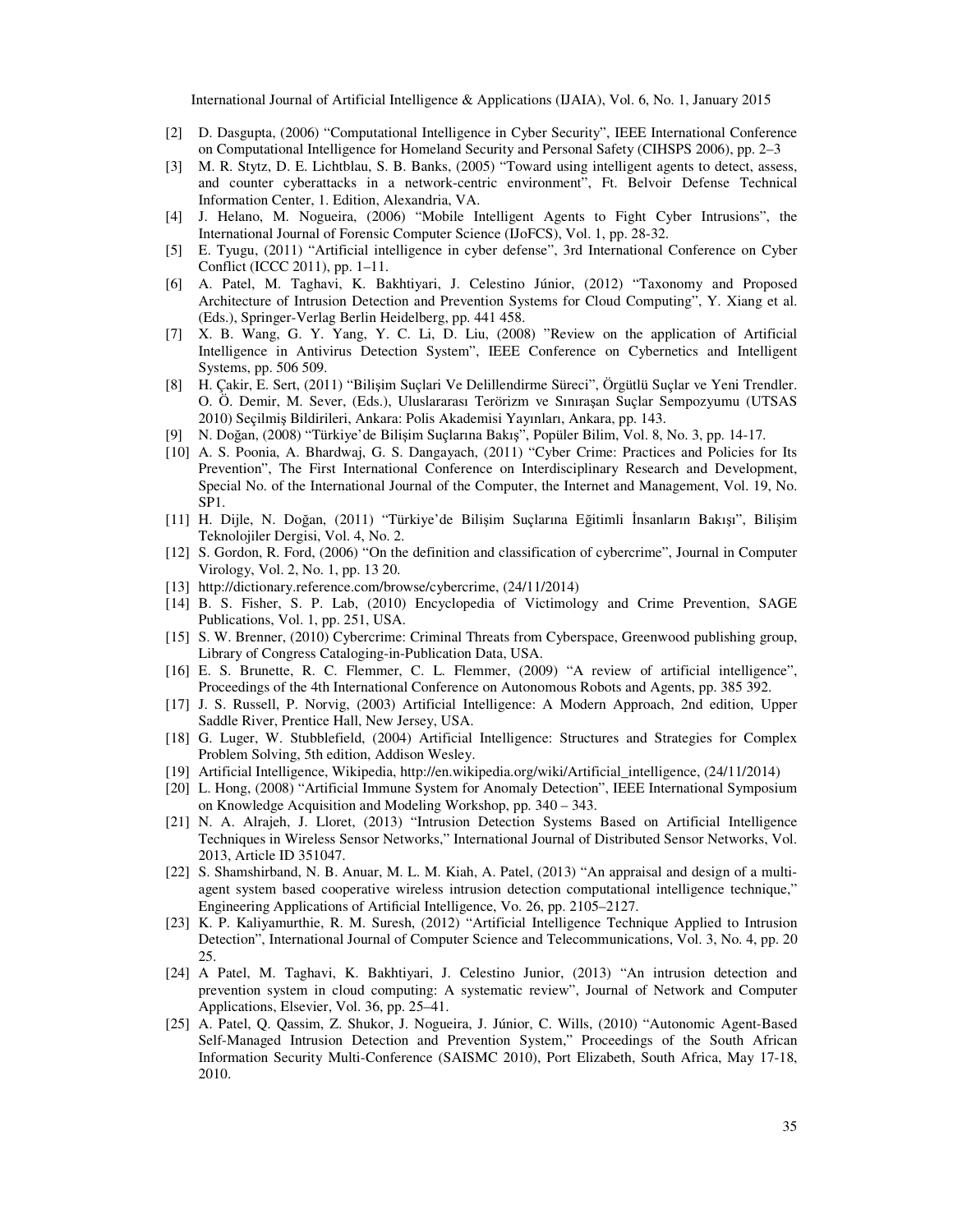- [26] C. Bitter, D.A. Elizondo, T. Watson, (2010) "Application of Artificial Neural Networks and Related Techniques to Intrusion Detection", IEEE World Congress on Computational Intelligence (WCCI 2010), pp. 949 – 954.
- [27] Y. Chen, (2008) "NeuroNet: Towards an Intelligent Internet Infrastructure", 5th IEEE Consumer Communications and Networking Conference (CCNC 2008), pp. 543 547.
- [28] L. Ondrej, T. Vollmer, M. Manic, (2009) "Neural Network Based Intrusion Detection System for Critical Infrastructures", Proceedings of International Joint Conference on Neural Networks, pp. 1827 1834.
- [29] F. Barika, K. Hadjar, N. El-Kadhi, (2009) "Artificial neural network for mobile IDS solution", Security and Management, pp. 271–277.
- [30] A. Iftikhar, B.A. Azween, A. S. Alghamdi, (2009) "Application of artificial neural network in detection of dos attacks," Proceedings of the 2nd ACM international conference on Security of information and networks, pp. 229–234.
- [31] C. H. Wu, (2009) "Behavior-based spam detection using a hybrid method of rule-based techniques and neural networks," Expert Systems with Applications, Vol. 36, Issue. 3, Part: 1, pp. 4321–4330.
- [32] P. Salvador, A. Nogueira, U. Franca, R. Valadas, (2009) "Framework for Zombie Detection using Neural Networks", Fourth International Conference on Internet Monitoring and Protection (ICIMP '09), pp.14 – 20.
- [33] S. T. F. Al-Janabi, H. A. Saeed, (2011) "A Neural Network Based Anomaly Intrusion Detection System", Developments in E-systems Engineering (DeSE), pp. 221 – 226.
- [34] D. K. Barman, G. Khataniar, (2012) "Design Of Intrusion Detection System Based On Artificial Neural Network And Application Of Rough Set", International Journal of Computer Science and Communication Networks, Vol. 2, No. 4, pp. 548-552.
- [35] N. C. Rowe, "Counterplanning Deceptions To Foil Cyber-Attack Plans", Proceedings of the 2003 IEEE Workshop on Information Assurance, United States Military Academy, West Point, Information Assurance Workshop, pp. 203 210.
- [36] X. Gou, W. Jin, D. Zhao, (2006) "Multi-agent system for worm detection and containment in metropolitan area networks", Journal of Electronics, Vol. 23, No. 2, pp. 259-265.
- [37] L. Phillips, H. Link, R. Smith, L. Weiland, (2006) Agent-Based Control of Distributed Infrastructure Resources, U.S. Department of Energy, Sandia National Laboratories, USA.
- [38] I. Kotenko, A. Ulanov, (2007) "Multi-Agent Framework fo Simulation of Adaptive Cooperative Defense Against Internet Attacks", International Workshop on Autonomous Intelligent Systems: Agents and Data Mining (AIS-ADM 2007), Springer-Verlag, Berlin Heidelberg, vol. 4476, pp. 212– 228.
- [39] E. Herrero, M. Corchado, A. Pellicer, A. Abraham, (2007) "Hybrid multi agent-neural network intrusion detection with mobile visualization", Innovations in Hybrid Intelligent Systems, Vol. 44, pp. 320 328.
- [40] H. Fu, X. Yuan, K. Zhang, X. Zhang, Q. Xie, (2007) "Investigating Novel Immune-Inspired Multi-Agent Systems for Anomaly Detection", The 2nd IEEE Asia-Pacific Service Computing Conference, pp. 466 472.
- [41] D. Edwards, S. Simmons, N. Wilde, (2007) "Prevention, Detection and Recovery from Cyber-Attacks Using a Multilevel Agent Architecture", IEEE International Conference on System of Systems Engineering (SoSE '07), pp.  $1 - 6$ .
- [42] I. Kotenko, A. Konovalov, A.Shorov, (2010) "Agent-Based modeling and Simulation of Botnets and Botnet Defence", Proceeding of Conference on Cyber Conflict (CCD COE).
- [43] X. Ye, J. Li, (2010) "A Security Architecture Based on Immune Agents for MANET", International Conference on Wireless Communication and Sensor Computing (ICWCSC 2010), pp. 1 5.
- [44] D. Wei, Y. Lu, M. Jafari, P. Skare, K. Rohde, (2010) "An Integrated Security System of Protecting Smart Grid against Cyber Attacks", Innovative Smart Grid Technologies (ISGT), pp. 1 7.
- [45] F. Doelitzscher, C. Reich, M. Knahl, N. Clarke, (2011) "An Autonomous Agent Based Incident Detection System for Cloud Environments," IEEE Third International Conference on Cloud Computing Technology and Science (CloudCom), pp.197-204.
- [46] A. F. Shosha, P. Gladyshev, W. Shinn-Shyan, L. Chen-Ching, (2011) "Detecting cyber intrusions in SCADA networks using multi-agent collaboration," 16th International Conference on Intelligent System Application to Power Systems (ISAP), pp.1-7.
- [47] I. Ionita, L. Ionita, (2013) "An agent-based approach for building an intrusion detection system," 12th International Conference on Networking in Education and Research (RoEduNet), pp.1-6.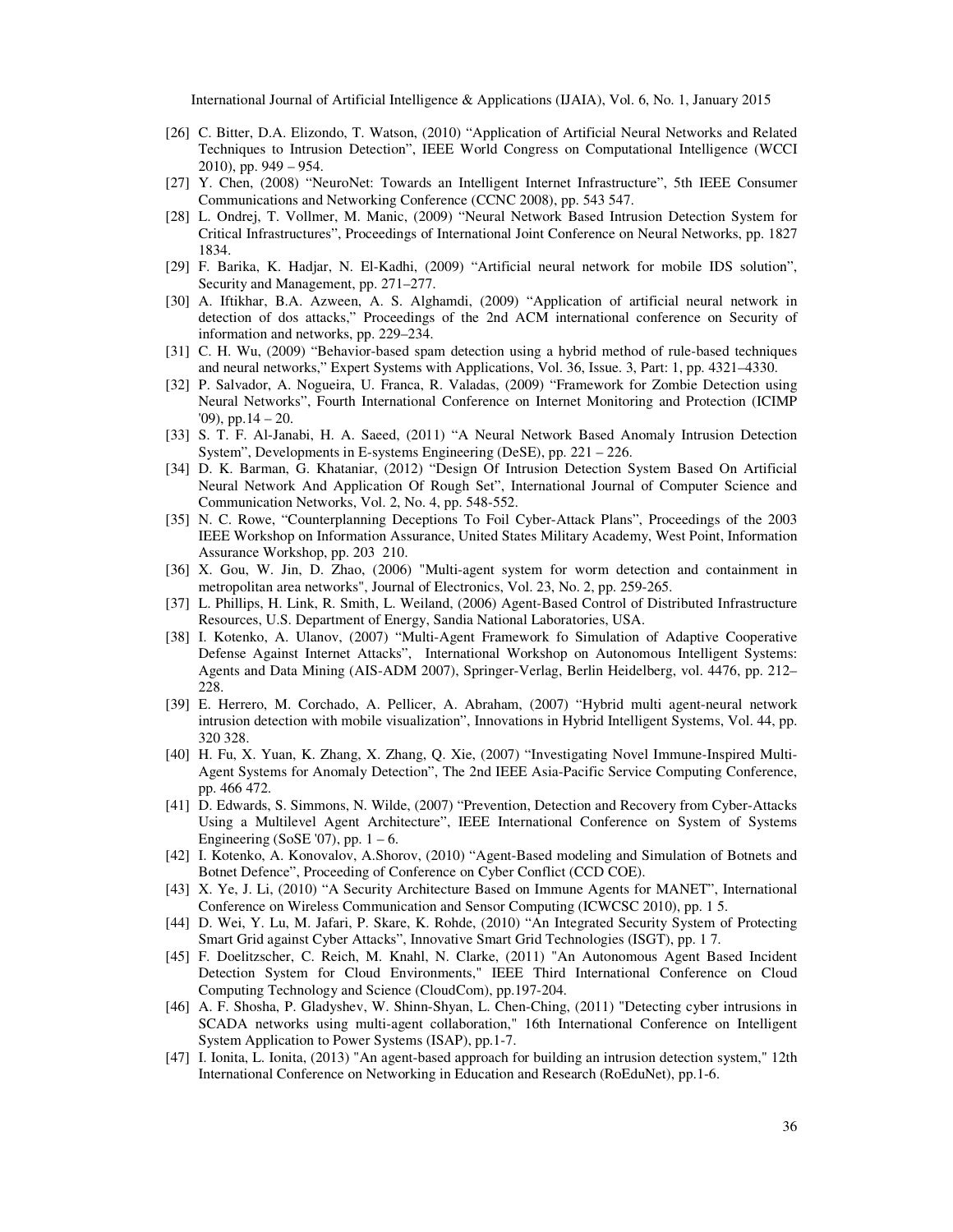- [48] L. Rui, L. Wanbo, (2010) "Intrusion Response Model based on AIS", International Forum on Information Technology and Applications (IFITA), Vol. 1, pp. 86 – 90.
- [49] B. Sirisanyalak, O. Sornil, (2007) "An artificial immunity-based spam detection system", IEEE Congress on Evolutionary Computation (CEC 2007), pp. 3392 3398.
- [50] M. A. Lebbe, J. I. Agbinya, Z. Chaczko, F. Chiang, (2007) "Self-Organized Classification of Dangers for Secure Wireless Mesh Networks", Australasian Telecommunication Networks and Applications Conference, pp. 322 – 327.
- [51] G. Gianini, M. Anisetti, A. Azzini, V. Bellandi, E. Damiani, S. Marrara, (2009) "An Artificial Immune System approach to Anomaly Detection in Multimedia Ambient Intelligence", 3rd IEEE International Conference on Digital Ecosystems and Technologies, pp. 502 – 506.
- [52] A. EshghiShargh, (2009) "Using Artificial Immune System on Implementation of Intrusion Detection Systems", Third UKSim European Symposium on Computer Modeling and Simulation, pp. 164 168.
- [53] R. Chao, Y. Tan, (2009) "A Virus Detection System Based on Artificial Immune System", International Conference on Computational Intelligence and Security, Vol. 1, pp. 6 – 10.
- [54] M. Danforth, (2009) "Towards a Classifying Artificial Immune System for Web Server Attacks", International Conference on Machine Learning and Applications, pp. 523 – 527.
- [55] Y. A. Mohamed, A. B. Abdullah, (2009) "Immune Inspired Framework for Ad Hoc Network Security", IEEE International Conference on Control and Automation, pp. 297 – 302.
- [56] H. Qiang, T. Yiqian, (2010) "A Network Security Evaluate Method Base on AIS", International Forum on Information Technology and Applications (IFITA), Vol. 2, pp. 42 – 45.
- [57] E. Endy, C. Lim, K. I. Eng, A. S. Nugroho, (2010) "Implementation of intelligent searching using self-organizing map for webmining used in document containing information in relation to cyber terrorism", Second International Conference on Advances in Computing, Control, and Telecommunication Technologies, pp. 195 – 197.
- [58] J. Yang, T. F. Wang, C. M. Liu, B. Li, (2011) "Improved Agent Model for Network Security Evaluation Based on AIS", Fourth International Conference on Intelligent Computation Technology and Automation (ICICTA), Vol. 1, pp. 151 – 154.
- [59] C. Liu, J. Yang, Y. Zhang, R. Chen, J. Zeng, (2011) "Research on Immunity-based Intrusion Detection Technology for the Internet of Things", Seventh International Conference on Natural Computation (ICNC), Vol. 1, pp. 212 – 216.
- [60] Y. Zhang, L. Wang, W. Sun, R. C. Green II, M. Alam, (2011) "Artificial Immune System based Intrusion Detection in A Distributed Hierarchical Network Architecture of Smart Grid", IEEE Power and Energy Society General Meeting, pp.  $1 - 8$ .
- [61] M. S. A. Ansari, M. Inamullah, (2011) "Misbehavior detection in mobile ad hoc networks using Artificial Immune System approach", IEEE 5th International Conference on Advanced Networks and Telecommunication Systems (ANTS), pp.  $1 - 6$ .
- [62] X. Fang, N. Koceja, J. Zhan, G. Dozier, D. Dipankar, (2012) "An Artificial Immune System for Phishing Detection", IEEE World Congress on Computational Intelligence (WCCI 2012), pp.1 7.
- [63] S. M. A. Mavee, E. M. Ehlers, (2012) "A Multi-Agent Immunologically-Inspired Model for Critical Information Infrastructure Protection", IEEE 11th International Conference on Trust, Security and Privacy in Computing and Communications, pp. 1089 – 1096. [64]G.V.P. Kumar, D.K. Reddy, (2014) "An Agent Based Intrusion Detection System for Wireless Network with Artificial Immune System (AIS) and Negative Clone Selection," International Conference on Electronic Systems, Signal Processing and Computing Technologies (ICESC), pp. 429-433.
- [65] D. W. Kim, J. W. Yang, K. B. Sim, (2004) "Adaptive Intrusion Detection Algorithm based on Learning Algorithm", The 30th Annual Conference of the IEEE Industrial Electronics Society, Vol. 3, pp. 2229 – 2233.
- [66] M. A. Sekeh, M. A. Bin Maarof, (2009) "Fuzzy Intrusion Detection System via Data Mining Technique with Sequences of System Calls," Fifth International Conference on Information Assurance and Security (IAS '09.), Vol.1, pp.154-157.
- [67] S. Mabu, C. Chen, L. Nannan, K. Shimada, K. Hirasawa, (2011) "An Intrusion-Detection Model Based on Fuzzy Class-Association-Rule Mining Using Genetic Network Programming," IEEE Transactions on Systems, Man, and Cybernetics, Part C: Applications and Reviews, Vol.41, No.1, pp.130-139.
- [68] A.A. Ojugo, A.O. Eboka, O.E. Okonta, R.E Yoro (Mrs), F.O. Aghware, (2012) "Genetic Algorithm Rule-Based Intrusion Detection System (GAIDS)," Journal of Emerging Trends in Computing and Information Sciences, Vol. 3, No. 8, pp. 1182 – 1194.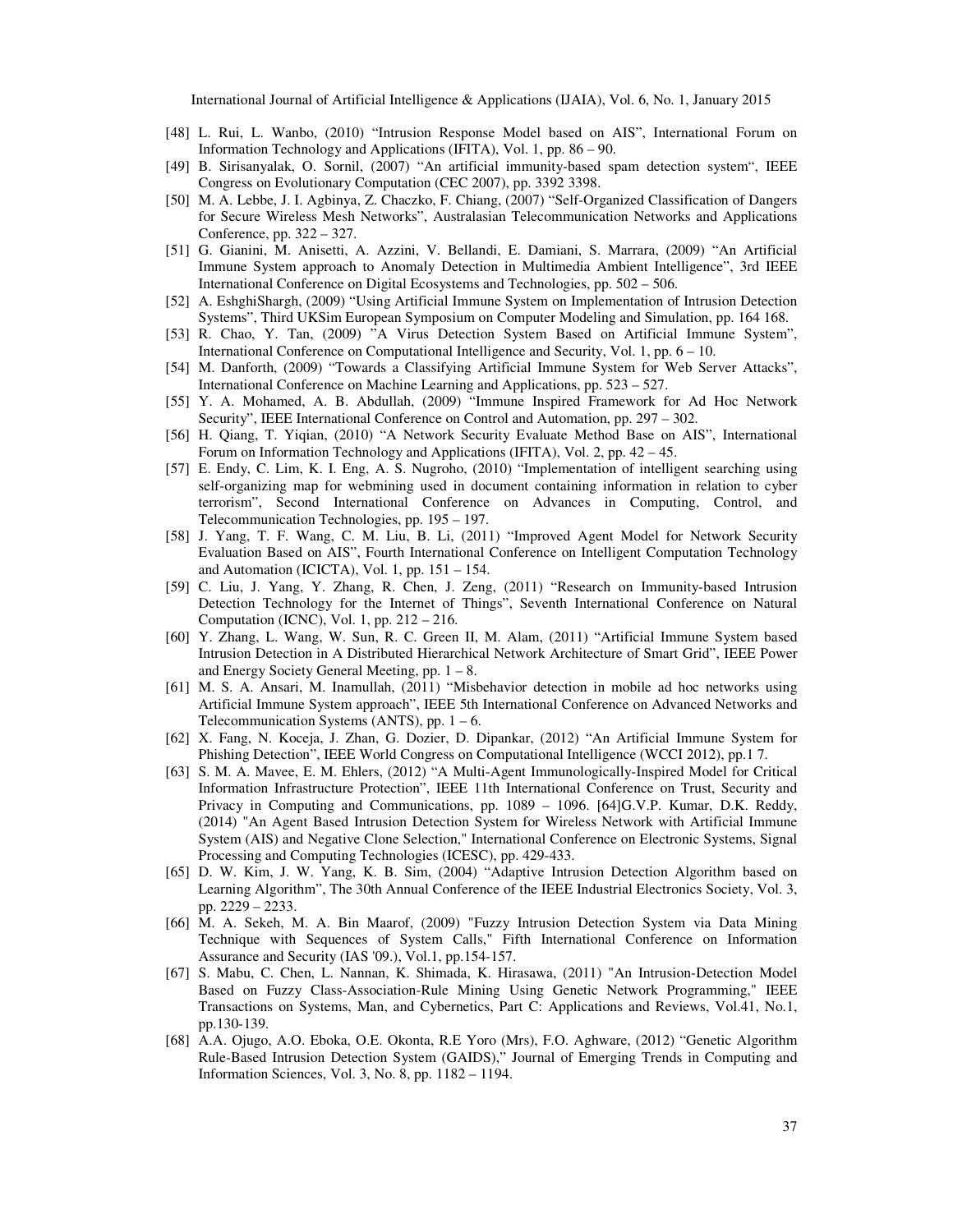- [69] M. Md. M. Hassan, (2013) "Network Intrusion Detection System Using Genetic Algorithm and Fuzzy Logic", International Journal of Innovative Research in Computer and Communication Engineering, Vol. 1, No. 7.
- [70] P. Jongsuebsuk, N. Wattanapongsakorn, C. Charnsripinyo, (2013) "Real-time intrusion detection with fuzzy genetic algorithm," 10th International Conference on Electrical Engineering/Electronics, Computer, Telecommunications and Information Technology (ECTI-CON), pp.1-6.
- [71] A. Chaudhary, V. N. Tiwari, A. Kumar, (2014) "Design an anomaly based fuzzy intrusion detection system for packet dropping attack in mobile ad hoc networks," IEEE International Conference on Advance Computing (IACC), pp. 256-261.
- [72] S. E. Benaicha, L. Saoudi, S. E. Bouhouita Guermeche, O. Lounis, (2014) "Intrusion detection system using genetic algorithm," Science and Information Conference (SAI), pp. 564-568.
- [73] M. Padmadas, N. Krishnan, J. Kanchana, M. Karthikeyan, (2013) "Layered approach for intrusion detection systems based genetic algorithm," IEEE International Conference on Computational Intelligence and Computing Research (ICCIC), pp.1-4.
- [74] R. B. Machado, A. Boukerche, J. B. M. Sobral , K. R. L. Juca, M. S. M.A. Notare, (2005) "A Hybrid Artificial Immune and Mobile Agent Intrusion Detection Based Model for Computer Network Operations", Proceedings of the 19th IEEE International Parallel and Distributed Processing Symposium, pp. 191a.
- [75] Z. Pei, J. Song, (2008) "Application of Immune Algorithm to Generate Fuzzy-detector in Intrusion detection", Fourth International Conference on Natural Computation (ICNC), Vol. 5, pp. 183 186.
- [76] Y. P. Zhou, (2009) "Hybrid Model based on Artificial Immune System and PCA Neural Networks for Intrusion Detection", Asia-Pacific Conference on Information Processing, Vol. 1, pp. 21 – 24.
- [77] V. Golovko, M. Komar, A. Sachenko, (2010) "Principles of Neural Network Artificial Immune System Design to Detect Attacks on Computers", International Conference on Modern Problems of Radio Engineering, Telecommunications and Computer Science (TCSET), pp. 237.
- [78] M. Elsadig, A. Abdullah, B. B. Samir, (2010) "Immune Multi Agent System for Intrusion Prevention and Self Healing System Implement a Non-Linear Classification", International Symposium in Information Technology (ITSim), Vol. 3,  $pp.1 - 6$ .
- [79] Z. S. Jing , S. W. Li, R. Hui, C. Z. Ting, Y. Yu, (2011) "Research of Intelligent Immune Intrusion Detection System about Combating Virus with "Virus"", IEEE 2nd International Conference on Software Engineering and Service Science (ICSESS), pp. 753 756.
- [80] C.M. Ou, Y.T. Wang, C.R. Ou, (2011) "Intrusion Detection Systems Adapted from Agent-based Artificial Immune Systems", IEEE International Conference on Fuzzy Systems, pp. 115 – 122.
- [81] Q. Meng, (2011) "An Immune-Neuroendocrine-Inspired Inspired Artificial Homeostatic Security-Coordination Model for E-Government System", 2nd International Conference on Artificial Intelligence, Management Science and Electronic Commerce (AIMSEC), pp. 6960 6963.
- [82] R. Dove, (2011) "Self-Organizing Resilient Network Sensing (SornS) with Very Large Scale Anomaly Detection", IEEE International Conference on Technologies for Homeland Security (HST), pp. 487 – 493.
- [83] F. Jiang, M. Frater, J. Hu, (2011) "A Bio-inspired Host-based Multi-engine Detection System with Sequential Pattern Recognition", Ninth IEEE International Conference on Dependable, Autonomic and Secure Computing, pp. 145 – 150.
- [84] E.W.T. Ferreira, G.A. Carrijo, R. de Oliveira, N.V. de Souza Araujo, (2011) "Intrusion Detection System with Wavelet and Neural Artifical Network Approach for Networks Computers," Latin America Transactions, IEEE (Revista IEEE America Latina) , Vol. 9, No. 5, pp. 832-837.
- [85] N. Wattanapongsakorn, S. Srakaew, E. Wonghirunsombat, C. Sribavonmongkol, T. Junhom, P. Jongsubsook, C. Charnsripinyo, (2012) "A Practical Network-based Intrusion Detection and Prevention System", IEEE 11th International Conference on Trust, Security and Privacy in Computing and Communications, pp. 209 – 214.
- [86] A. S. A. Aziz, M. A. Salama, A. Hassanien, S. E. Hanafi, (2012) "Artificial Immune System Inspired Intrusion Detection System Using Genetic Algorithm", Informatica, Vol. 36, pp. 347 358.
- [87] F. Barani, (2014) "A hybrid approach for dynamic intrusion detection in ad hoc networks using genetic algorithm and artificial immune system," Iranian Conference on Intelligent Systems (ICIS), pp.1 6.
- [88] P. K. Harmer, P. D. Williams, G. H. Gunsch, G. B. Lamont, (2002) "An Artificial Immune System Architecture for Computer Security Applications", IEEE transactions on evolutionary computation, Vol. 6, No. 3, pp. 252¬ 280.